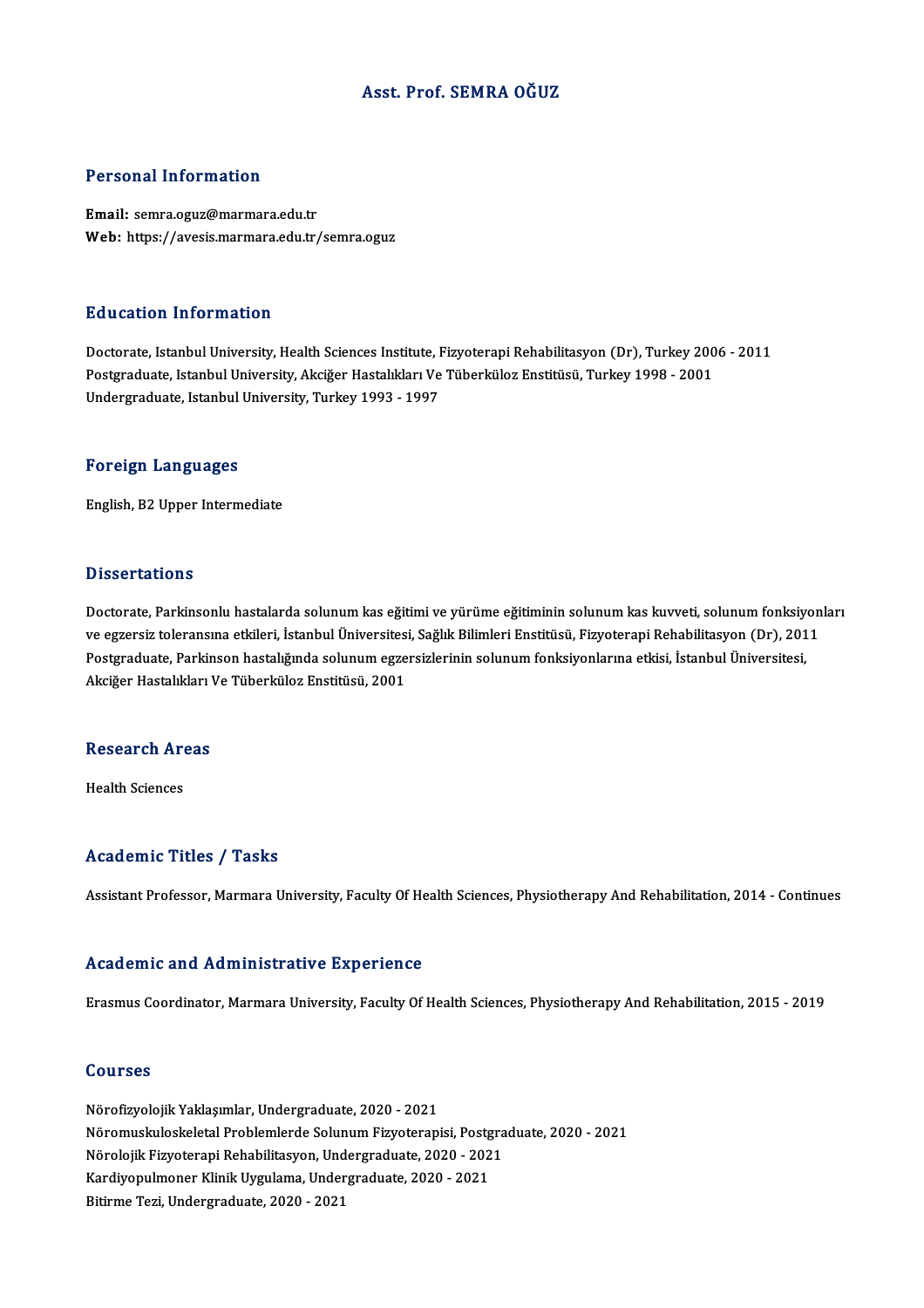Bitirme Projesi, Undergraduate, 2020 - 2021<br>Nënonebebilitesyon, Destenste, 2020 - 2021 Bitirme Projesi, Undergraduate, 2020 - 2021<br>Nörorehabilitasyon, Doctorate, 2020 - 2021<br>Fenksivonel Näreenstemi Närefizveleji, Und Nörorehabilitasyon, Doctorate, 2020 - 2021<br>Fonksiyonel Nöroanatomi-Nörofizyoloji, Undergraduate, 2020 - 2021 NöromuskuloskeletalKlinikUygulama,Undergraduate,2020 -2021

## Articles Published in Journals That Entered SCI, SSCI and AHCI Indexes

rticles Published in Journals That Entered SCI, SSCI and AHCI Indexes<br>I. The Effect of 2 Different Dual-Task Balance Training Methods on Balance and Gait in Older Adults: A The Effect of 2 Different Dual<br>Randomized Controlled Trial.<br>Yurly V. Oguz S. Timurtos E. Ault The Effect of 2 Different Dual-Task Balance Tra<br>Randomized Controlled Trial.<br>Yuzlu V., Oguz S., Timurtas E., Aykutoglu E., Polat M. G.<br>Physical therany, val 103, no 3, 2022 (Journal Indoves

Randomized Controlled Trial.<br>Puzlu V., Oguz S., Timurtas E., Aykutoglu E., Polat M. G.<br>Physical therapy, vol.102, no.3, 2022 (Journal Indexed in SCI)

- II. Walking training augments the effects of expiratory muscle training in Parkinson's disease Physical therapy, vol.102, no.3, 2022 (Journal Indexed in SCI)<br>Walking training augments the effects of expiratory muscle training in Parkinson's dis<br>OĞUZ S., GÜRSES H. N. , Aslan G. K. , DEMİR R., ÖZYILMAZ S., KARANTAY MU Walking training augments the effects of expiratory muscle training in Parkinson'<br>OĞUZ S., GÜRSES H. N. , Aslan G. K. , DEMİR R., ÖZYILMAZ S., KARANTAY MUTLUAY F., APAYD<br>ACTA NEUROLOGICA SCANDINAVICA, vol.145, no.1, pp.79-OĞUZ S., GÜRSES H. N. , Aslan G. K. , DEMİR R., ÖZYILMAZ S., KARANTAY MUTLUAY F., APAYDIN H.<br>ACTA NEUROLOGICA SCANDINAVICA, vol.145, no.1, pp.79-86, 2022 (Journal Indexed in SCI)<br>III. The effect of kinesiophobia on physica
- ACTA NEUROLOGICA SCANDINAVICA, vol.145, no.1, pp.79-86, 2022 (Journal Indexed in SCI)<br>The effect of kinesiophobia on physical activity, balance, and fear of falling in pat<br>Parkinson's disease<br>OĞUZ S., Erturk G., POLAT M. G The effect of kinesiophobia on physical<br>Parkinson's disease<br>OĞUZ S., Erturk G., POLAT M. G. , APAYDIN H.<br>PHYSIOTHERADY THEODY AND PRACTICE 24 Parkinson's disease<br>OĞUZ S., Erturk G., POLAT M. G. , APAYDIN H.<br>PHYSIOTHERAPY THEORY AND PRACTICE, 2022 (Journal Indexed in SCI)<br>Effects of different vibration frequencies en spinal sord reflex si

IV. Effects of different vibration frequencies on spinal cord reflex circuits and thermoalgesic PHYSIOTHER<br><mark>Effects of d</mark><br>perception.<br>Kumpu H. All

Kumru H., Albu S., Oguz S., Murillo N., Lucente G., Valls-Sole J.

perception.<br>Kumru H., Albu S., Oguz S., Murillo N., Lucente G., Valls-Sole J.<br>Journal of musculoskeletal & neuronal interactions, vol.21, no.4, pp.533-541, 2021 (Journal Indexed in SCI<br>Evnanded) Kumru H., A<br>Journal of n<br>Expanded)<br>Comparise Journal of musculoskeletal & neuronal interactions, vol.21, no.4, pp.533-541, 2021 (Journal Indexed in SCI<br>Expanded)<br>V. Comparison of two different methods for assessing inspiratory muscle strength in patients with<br>multipl

Expanded)<br>Comparison of two different methods<br>multiple system atrophy: a pilot study<br>Oğuz S Compa<br>multipl<br>Oğuz S.<br>Europe multiple system atrophy: a pilot study<br>Oğuz S.<br>European Respiratory Journal, vol.56, no.64, pp.2963, 2020 (Journal Indexed in SCI)

- VI. Comparison of pulmonary functions and quality of life in patients with parkinson's disease and European Respiratory Jourr<br>Comparison of pulmonar<br>multiple system atrophy<br>Oğuz S Compa<br>multipl<br>Oğuz S.<br>Europe multiple system atrophy<br>Oğuz S.<br>European Respiratory Journal, vol.56, no.64, pp.2887, 2020 (Journal Indexed in SCI)<br>Evaluation of COPD avvanances in university students
	-

## Oğuz S.<br>European Respiratory Journal, vol.56, no.64, pp.2887, 2020 (<br>VII. Evaluation of COPD awareness in university students<br>Oğuz S. Europe<br><mark>Evalua</mark><br>Oğuz S.<br>Europe

European Respiratory Journal, vol.54, no.63, pp.718, 2019 (Journal Indexed in SCI)

## Oğuz S.<br>European Respiratory Journal, vol.54, no.63, pp.718, 2019 (Journal Indexed in SCI)<br>VIII. The effects of two different education programs in patients with asthma.<br>Vidiz Özer A. Ünlü B. Oğuz S. Domirbüken İ. Vurdalan European Respiratory Journal, vol.54, no.63, pp.718, 2019 (<br>The effects of two different education programs in p<br>Yıldız Özer A., Ünlü B., Oğuz S., Demirbüken İ., Yurdalan S. U.<br>European Bespiratory Journal, vol.50, no.61, The effects of two different education programs in patients with asthma.<br>Yıldız Özer A., Ünlü B., Oğuz S., Demirbüken İ., Yurdalan S. U.<br>European Respiratory Journal, vol.50, no.61, pp.3941, 2017 (Journal Indexed in SCI)<br>T

## Yıldız Özer A., Ünlü B., Oğuz S., Demirbüken İ., Yurdalan S. U.<br>European Respiratory Journal, vol.50, no.61, pp.3941, 2017 (Journal Indexed in SCI)<br>IX. The relationship between objective balance, perceived sense of bal European<br>The rela<br>patients<br>OČUZ S. I The relationship between objective balance, perceived sense of ba<br>patients<br>OĞUZ S., DEMİRBÜKEN İ., Kavlak B., ACAR G., YURDALAN S. U. , POLAT M. G.<br>TOBICS IN STROKE REHABU ITATION vol 24. no 7. np 527.522.2017 (Journ patients<br>OĞUZ S., DEMİRBÜKEN İ., Kavlak B., ACAR G., YURDALAN S. U. , POLAT M. G.<br>TOPICS IN STROKE REHABILITATION, vol.24, no.7, pp.527-532, 2017 (Journal Indexed in SCI)<br>Corticel Belev Time Shortons in Perkinson's Disease

OĞUZ S., DEMİRBÜKEN İ., Kavlak B., ACAR G., YURDALAN S. U. , POLAT M. G.<br>TOPICS IN STROKE REHABILITATION, vol.24, no.7, pp.527-532, 2017 (Journ<br>X. Cortical Relay Time Shortens in Parkinson's Disease with Apraxia<br>CÜNDÜZ A. TOPICS IN STROKE REHABILITATION, vol.24, no.7, pp.527-532, 2017 (Journal Incortical Relay Time Shortens in Parkinson's Disease with Apraxia<br>GÜNDÜZ A., Kiziltan M. E. , Kumru H., OĞUZ S., KIZILTAN G., Ertan S., APAYDIN H.<br>J Cortical Relay Time Shortens in Parkinson's Disease with Apraxia<br>GÜNDÜZ A., Kiziltan M. E. , Kumru H., OĞUZ S., KIZILTAN G., Ertan S., APAYDIN H.<br>JOURNAL OF NEUROLOGICAL SCIENCES-TURKISH, vol.34, no.3, pp.215-221, 2017 (Jo GÜNDÜZ A., Kiziltan M. E. , Kumru H., OĞUZ S., KIZILTAN G., Ertan S., APAYDIN H.<br>JOURNAL OF NEUROLOGICAL SCIENCES-TURKISH, vol.34, no.3, pp.215-221, 2017 (Journal Indexed in SCI)<br>XI. Successful treatment of Juvenile parkin

## 10URNAL OF NEUROLOGICAL SCIENCES-TURKISH, vo<br>Successful treatment of Juvenile parkinsonism<br>14-year-old patient with parkin gene mutation<br>CanaC Apaydin H. Cundus A. Paymar C. OČUZ S. Ya Successful treatment of Juvenile parkinsonism with bilateral subthalamic deep brain stimulation in a<br>14-year-old patient with parkin gene mutation<br>Genc G., Apaydin H., Gunduz A., Poyraz C., OĞUZ S., Yagci S., Canaz H., Ayd 14<br>Ge<br>al.

Genc G., Apaydin H., Gunduz A., Poyraz C., OĞUZ S., Yagci S., Canaz H., Aydin S., Gundogdu-Eken A., BAŞAK A. N. , et<br>al.<br>PARKINSONISM & RELATED DISORDERS, vol.24, pp.137-138, 2016 (Journal Indexed in SCI)

XII. Health related quality of life in patients with epilepsy in Turkey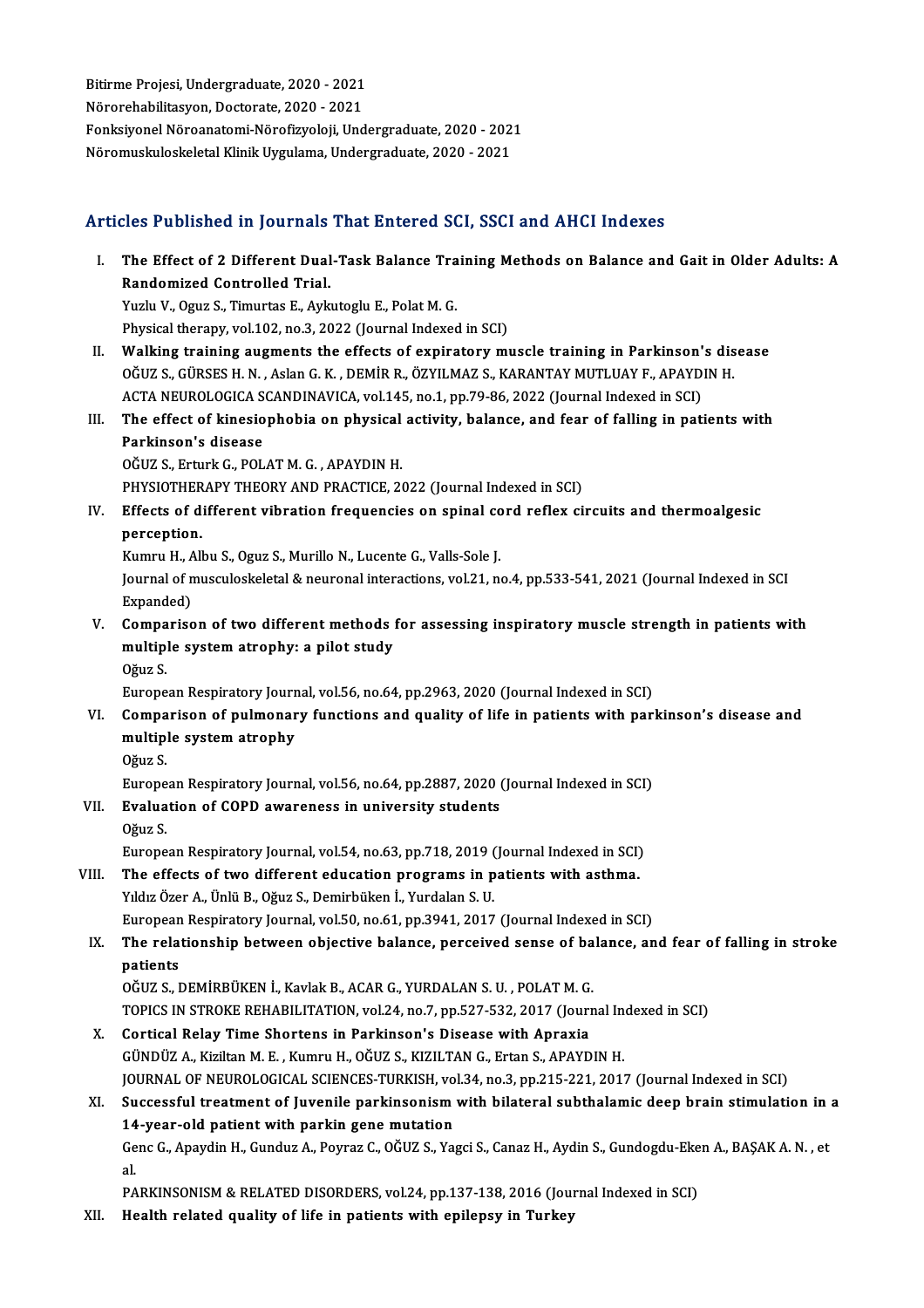MutluayF.K. ,GunduzA.,TekeogluA.,OĞUZ S.,YENİ S.N. Mutluay F. K. , Gunduz A., Tekeoglu A., OĞUZ S., YENİ S. N.<br>JOURNAL OF PHYSICAL THERAPY SCIENCE, vol.28, no.1, pp.240-245, 2016 (Journal Indexed in SCI)<br>An Unugual Gase of Contisebosel Syndrome

- XIII. An Unusual Case of Corticobasal Syndrome<br>Gözübatık Çalık G., Gündüz A., Oğuz S., Kızıltan G., Ertan S. JOURNAL OF PHYSICAL THERAPY SCIENCE, vol.28, no.1, <sub>1</sub><br>An Unusual Case of Corticobasal Syndrome<br>Gözübatık Çalık G., Gündüz A., Oğuz S., Kızıltan G., Ertan S.<br>Naponsikiyatri Arsiyi Arshiyas Of Nauponsushistru vol.54 Noropsikiyatri Arsivi-Archives Of Neuropsychiatry, vol.51, pp.410-411, 2014 (Journal Indexed in SCI Expanded) XIV. Quantitative analysis of reduced armswing frequency in essential tremor
- Benbir Şenel G., Özekmekçi S., Oğuz S., Kenangil G., Ertan S., Akalan N. E. European Neurology, vol.63, no.5, pp.302-306, 2010 (Journal Indexed in SCI Expanded)

### Articles Published in Other Journals

rticles Published in Other Journals<br>I. Comparison of Balance and Proprioception in Individuals with Myopia Compared to Healthy Peers<br>OCUZS SENOCAKE SABLZ Comparison of Balance an<br>OĞUZ S., ŞENOCAK E., SARI Z.<br>Archives of Health Science an Comparison of Balance and Proprioception in Individuals with Myopia Compared to Healthy Peer<br>OĞUZ S., ŞENOCAK E., SARI Z.<br>Archives of Health Science and Research, vol.9, no.1, pp.27-31, 2022 (Refereed Journals of Other Ins

- OĞUZ S., ŞENOCAK E., SARI Z.<br>Archives of Health Science and Research, vol.9, no.1, pp.27-31, 2022 (Refereed Journals of Other Institutio<br>II. Genç Yetişkinlerde Progresif Gevşeme Egzersizlerinin Stres Düzeyi, Uyku Kalitesi Archives of Health Science and Research, vol.9, no.1, pp.27-31, 2022 (Refereed Journals of Other Institutions)<br>Genç Yetişkinlerde Progresif Gevşeme Egzersizlerinin Stres Düzeyi, Uyku Kalitesi ve Egzersiz<br>Kapasitesi Üzerine Genç Yetişkinlerde Progresif Gevşeme Egzersizlerinin St<br>Kapasitesi Üzerine Etkisi<br>OĞUZ S., KESKİN DİLBAY N., Çeliktaş E., Balcılar R., POLAT M. G.<br>Seğlik Bilimleri ve Meslekleri Dergisi vel 6 no 3 np 534 544 36 Kapasitesi Üzerine Etkisi<br>OĞUZ S., KESKİN DİLBAY N., Çeliktaş E., Balcılar R., POLAT M. G.<br>Sağlık Bilimleri ve Meslekleri Dergisi, vol.6, no.3, pp.534-544, 2019 (Other Refereed National Journals)<br>An eveslisletan rebetis de
- OĞUZ S., KESKİN DİLBAY N., Çeliktaş E., Balcılar R., POLAT M. G.<br>Sağlık Bilimleri ve Meslekleri Dergisi, vol.6, no.3, pp.534-544, 2019 (Other Refereed National Jou<br>III. An exoskeleton robotic device for upper limb training Sağlık Bilimleri ve Meslekleri Dergisi, vol.6, no.3, pp.534-544, 2019 (Other Refereed l<br>An exoskeleton robotic device for upper limb training after stroke: Pilot c<br>DEMİRBÜKEN İ., OĞUZ S., TİMURTAŞ E., Pehlivan M. K. , Pehl An exoskeleton robotic device for upper limb training after stroke: Pilot case s<br>DEMİRBÜKEN İ., OĞUZ S., TİMURTAŞ E., Pehlivan M. K. , Pehlivan A. U. , Yozbatıran N.<br>Journal of Exercise Therapy and Rehabilitation, 2018 (Ot DEMİRBÜKEN İ., OĞUZ S., TİMURTAŞ E., Pehlivan M. K., Pehlivan A. U., Yozbatıran N.<br>Journal of Exercise Therapy and Rehabilitation, 2018 (Other Refereed National Journals)<br>IV. Low back pain lead to loss in proprioception se
- Journal of Exercise Therapy and Rehabilitation, 2018 (Other Refereed l<br>Low back pain lead to loss in proprioception sense of trunk in<br>TİMURTAŞ E., DEMİRBÜKEN İ., Beycan E., OĞUZ S., SARI Z., POLAT M. G.<br>Journal of Exercise TİMURTAŞ E., DEMİRBÜKEN İ., Beycan E., OĞUZ S., SARI Z., POLAT M. G.<br>Journal of Exercise Therapy and Rehabilitation, 2018 (Other Refereed National Journals)
- V. COMPARISON OF MUSCLE ACTIVATION LEVEL, MECHANICAL PROPERTIES OF LOWER LIMB MUSCLES Journal of Exercise Therapy and Rehabilitation, 2018 (Other Refereed National Journals)<br>COMPARISON OF MUSCLE ACTIVATION LEVEL, MECHANICAL PROPERTIES OF LOWER LIMB MU<br>ANDVERTICAL JUMP PERFORMANCE BETWEEN PHYSICALLY ACTIVE A COMPARISON<br>ANDVERTICAL<br>INDIVIDUALS<br>EREVIN DILBAV ANDVERTICAL JUMP PERFORMANCE BETWEEN PHYSICALL<br>INDIVIDUALS<br>KESKİN DİLBAY N., AYDOĞDU O., ÖZTÜRK O., OĞUZ S., POLAT M. G.<br>iournal of Exercise Thereny and Pehabilitation 2018 (Other Before INDIVIDUALS<br>KESKİN DİLBAY N., AYDOĞDU O., ÖZTÜRK O., OĞUZ S., POLAT M. G.<br>journal of Exercise Therapy and Rehabilitation, 2018 (Other Refereed National Journals)

KESKİN DİLBAY N., AYDOĞDU O., ÖZTÜRK O., OĞUZ S., POLAT M. G.<br>journal of Exercise Therapy and Rehabilitation, 2018 (Other Refereed National Journals)<br>VI. An investigation of physical activity and fatique levels of health s OĞUZ S., YILDIZ A., YURDALAN S. U. , POLAT M. G.<br>JOHESAM, vol.1, pp.1-8, 2018 (Other Refereed National Journals) An investigation of physical activity and fatique levels of l<br>OĞUZ S., YILDIZ A., YURDALAN S. U. , POLAT M. G.<br>JOHESAM, vol.1, pp.1-8, 2018 (Other Refereed National Journals)<br>Parkinson Hostalıžunda Eisustanani ve Pohabilit OĞUZ S., YILDIZ A., YURDALAN S. U. , POLAT M. G.<br>JOHESAM, vol.1, pp.1-8, 2018 (Other Refereed National Journ<br>VII. Parkinson HastalığındaFizyoterapi ve Rehabilitasyon

# JOHESAI<br><mark>Parkins</mark><br>OĞUZ S. Parkinson HastalığındaFizyoterapi ve Rehabilitasyon<br>OĞUZ S.<br>Türkiye Klinikleri, vol.4, no.2, pp.21-27, 2018 (Other Refereed National Journals)<br>Spastisita ve Fizyoteranisi

OĞUZ S.<br>Türkiye Klinikleri, vol.4, no.2, <sub>I</sub><br>VIII. Spastisite ve Fizyoterapisi<br>DEMİRBÜKEN İ., OĞUZ S. Türkiye Klinikleri, vol.4, n<br>Spastisite ve Fizyotera<br>DEMİRBÜKEN İ., OĞUZ S.<br>Türkiye Klinikleri Fizyote

Spastisite ve Fizyoterapisi<br>DEMİRBÜKEN İ., OĞUZ S.<br>Türkiye Klinikleri Fizyoterapi ve Rehabilitasyon - Özel Konular, vol.4, no.2, pp.52-57, 2018 (Other Refereed<br>National Journale) DEMİRBÜKEN İ., OÖ<br>Türkiye Klinikleri F<br>National Journals)<br>AN INVESTIC ATI Türkiye Klinikleri Fizyoterapi ve Rehabilitasyon - Özel Konular, vol.4, no.2, pp.52-57, 2018 (Other Refereed<br>National Journals)<br>IX. AN INVESTIGATION ON PHYSICAL ACTIVITY AND FATIGUE LEVELS OF HEALTH SCIENCES STUDENTS<br>OČUZ

National Journals)<br> **AN INVESTIGATION ON PHYSICAL ACTIVITY AND FATIGU**<br>
OĞUZ S., YILDIZ A., YURDALAN S. U. , POLAT M. G.<br>
JOHESAM, vol.1, pp.1-8, 2018 (Other Refereed National Journals) AN INVESTIGATION ON PHYSICAL ACTIVITY AND FATIGUE<br>OĞUZ S., YILDIZ A., YURDALAN S. U. , POLAT M. G.<br>JOHESAM, vol.1, pp.1-8, 2018 (Other Refereed National Journals)<br>Engelli Spersularde Eigiksel Aktivite Dürevi, Günlük Yeser

## 0ĞUZ S., YILDIZ A., YURDALAN S. U. , POLAT M. G.<br>JOHESAM, vol.1, pp.1-8, 2018 (Other Refereed National Journals)<br>X. Engelli Sporcularda Fiziksel Aktivite Düzeyi, Günlük Yaşam Aktiviteleri Ve Yaşam Kalitesi Arasındaki<br>İ JOHESAM, vol.1, pp.1-8<br>Engelli Sporcularda<br>İlişki: Pilot Çalışma<br><sup>Vıldır Özer A. Oğur S</sup> Engelli Sporcularda Fiziksel Akti<br>İlişki: Pilot Çalışma<br>Yıldız Özer A., Oğuz S., Demirbüken İ.<br>Erseterani ve Behabilitasyan Dersisi İlişki: Pilot Çalışma<br>Yıldız Özer A., Oğuz S., Demirbüken İ.<br>Ergoterapi ve Rehabilitasyon Dergisi, vol.5, no.3, pp.250, 2017 (National Refreed University Journal)<br>Nöromueküler Bosukluklarda Essensis

Yıldız Özer A., Oğuz S., Demirbüken İ.<br>Ergoterapi ve Rehabilitasyon Dergisi, vol.5, ı<br>XI. Nöromusküler Bozukluklarda Egzersiz<br>OĞUZ S. Ergotera<br>N<mark>örom</mark><br>OĞUZ S.

Türkiye Klinikleri, vol.1, no.2, pp.77-81, 2016 (Other Refereed National Journals)

XII. Quantitative Analysis of Armswing in Patients with Primary Cervical Dystonia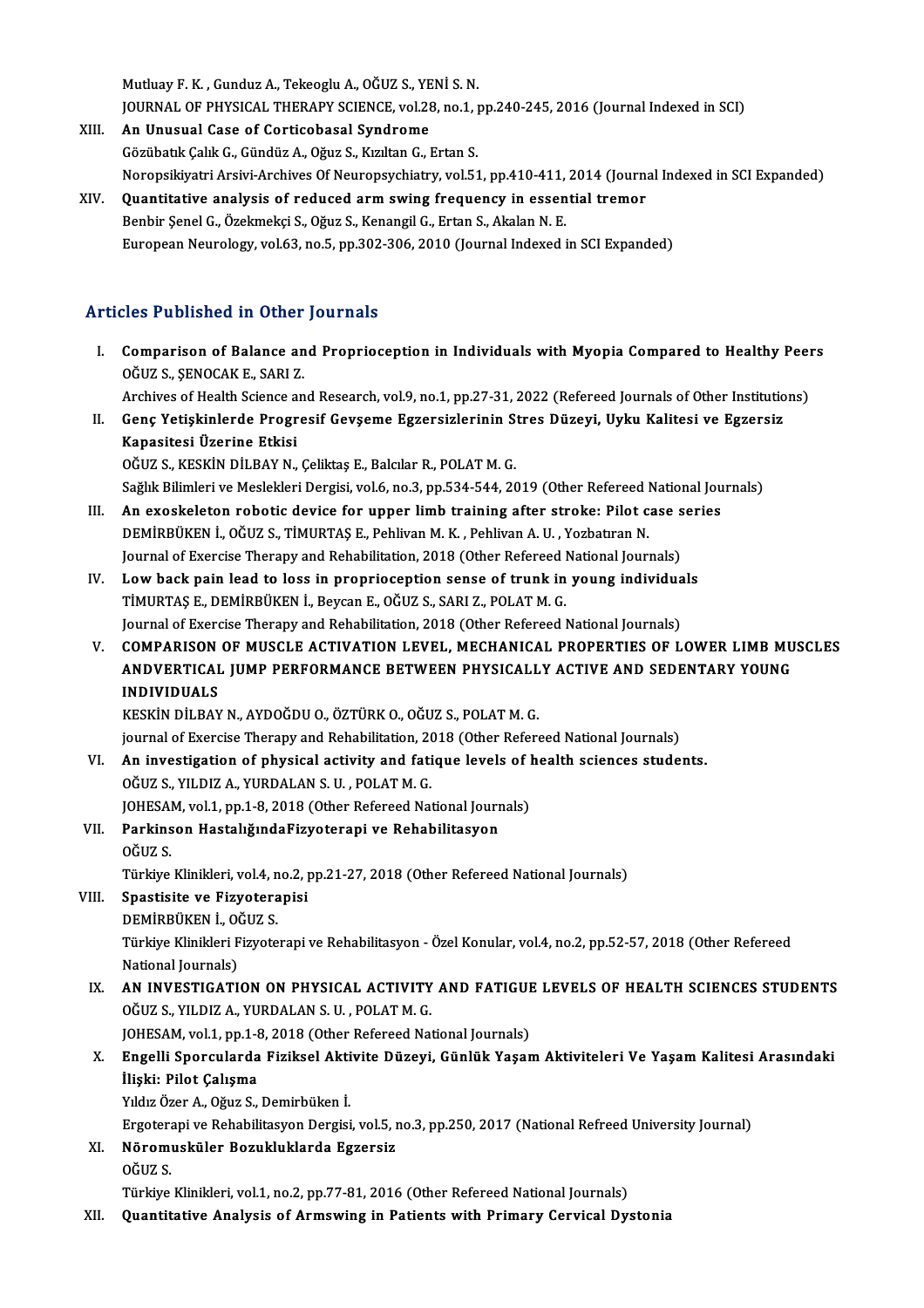Benbir G., APAYDIN H., ERTAN F. S. , KIZILTAN G., KIZILTAN M., OĞUZ S., SİBEL Ö.<br>Yani Sumnasiyun vel 53, no.1, nn 11,15, 2015 (Refereed Jayrnals of Other Institut Benbir G., APAYDIN H., ERTAN F. S. , KIZILTAN G., KIZILTAN M., OĞUZ S., SİBEL Ö.<br>Yeni Symposium, vol.53, no.1, pp.11-15, 2015 (Refereed Journals of Other Institutions)<br>Helmes Tremer Bir elsy sunumu. Benbir G., APAYDIN H., ERTAN F. S., K<br>Yeni Symposium, vol.53, no.1, pp.11-1<br>XIII. Holmes Tremor Bir olgu sunumu

## Yeni Symposium, vol.53, no.1, pp.11-15, 2015 (Refereed Journals of Other Institutions)<br>Holmes Tremor Bir olgu sunumu<br>GÜNDÜZ A., ABUZAYED B., OĞUZ S., AYDIN S., MUHAMMED R., KIZILTAN G., APAYDIN H., ERTAN F. S.<br>Parkingon Ha Holmes Tremor Bir olgu sunumu<br>GÜNDÜZ A., ABUZAYED B., OĞUZ S., AYDIN S., MUHAMMED R., KIZILTAN G., APAYDIN H., ERTAN F. S.<br>Parkinson Hastalığı ve Hareket Bozuklukları Dergisi, vol.14, no.1, pp.21-25, 2011 (Other Refereed N GÜNDÜZ<br>Parkinson<br>Journals)<br>Harekat l

XIV. Hareket bozukluklarında derin beyin uyarımı Journals)<br>Hareket bozukluklarında derin beyin uyarımı<br>GÜNDÜZ A., AYDIN S., APAYDIN H., KIZILTAN G., ERTAN F. S. , ABUZAYED B., OĞUZ S., YAĞCI S.<br>Parkinson Hastalığı ve Hareket Bozuklukları Dergisi, vel 14, no 1, np 26,41,2 Parkinson Hastalığı ve Hareket Bozuklukları Dergisi., vol.14, no.1, pp.26-41, 2011 (Other Refereed National Journals) GÜNDÜZ<br>Parkinson<br>Journals)<br>Parkinso Parkinson Hastalığı ve Hareket Bozuklukları Dergisi., vol.14, no.1, pp.26-41, 2011 (Other Refereed National<br>Journals)<br>XV. Parkinson hastalarında üst ekstremite performansının değerlendirilmesi dokuz delikli peg testi ile<br>h

Journals)<br>Parkinson hastalarında üst ekstremite performansının değerlendirilmesi do<br>birleştirilmiş parkinson hastalığı değerlendirme ölçeği nin karşılaştırılması<br>Qğuz s. TEVEQğul A. MUTUJAV E. İSSEVER H. VIZU TAN G. ÖZEVME Parkinson hastalarında üst ekstremite performansının değerlendirilmesi dokuz oldu.<br>Dirleştirilmiş parkinson hastalığı değerlendirme ölçeği nin karşılaştırılması<br>OĞUZ S., TEKEOĞLU A., MUTLUAY F., İŞSEVER H., KIZILTAN G., ÖZ birleştirilmiş parkinson hastalığı değerlendirme ölçeği nin karşılaştırılması<br>OĞUZ S., TEKEOĞLU A., MUTLUAY F., İŞSEVER H., KIZILTAN G., ÖZEKMEKÇİ S., GÜRSES H. N.<br>Fizyoterapi Rehabilitasyon, vol.20, no.2, pp.49-55, 2009 ( OĞUZ S., TEKEOĞLU A., MUTLUAY F., İŞSEVER H., KIZILTAN G., ÖZEKMEKÇİ S., GÜRSES H. N.<br>Fizyoterapi Rehabilitasyon, vol.20, no.2, pp.49-55, 2009 (Refereed Journals of Other Institut<br>XVI. Parkinson hastalarında solunum egzers

# Fizyoterapi Rehabilitasyon, vol.20, no.2, pp.49-55, 2009 (Refereed Jou<br>Parkinson hastalarında solunum egzersizlerinin etkinliği<br>OĞUZ S., DEMİR T., İKİTİMUR H., APAYDIN H., ÖZEKMEKÇİ S., UMUT S.<br>Türkiye Klinikleri Akilğar A Parkinson hastalarında solunum egzersizlerinin etkinliği<br>OĞUZ S., DEMİR T., İKİTİMUR H., APAYDIN H., ÖZEKMEKÇİ S., UMUT S.<br>Türkiye Klinikleri Akciğer Arşivi, vol.4, pp.129-133, 2003 (Other Refereed National Journals)<br>Parki

XVII. Parkinson hastalığında rehabilitasyon<br>OĞUZ S. Türkiye<br><mark>Parkins</mark><br>OĞUZ S.<br>Tüp*v*iyı Parkinson hastalığında rehabilitasyon<br>OĞUZ S.<br>TÜRKİYE KLİNİKLERİ, vol.1, no.3, pp.228-230, 2003 (Refereed Journals of Other Institutions)<br>Parkinson hastalığında rehabilitasyon

## XVIII. Parkinson hastalığında rehabilitasyon<br>Oğuz S. TÜRKİY<br><mark>Parkin</mark><br>Oğuz S.<br><sup>Parkins</sup>

Parkinson hastalığında rehabilitasyon<br>Oğuz S.<br>Parkinson Hastalığı ve Hareket Bozuklukları Dergisi, vol.4, no.2, pp.133-136, 2001 (Other Refereed National<br>Journals) Oğuz S.<br>Parkinson<br>Journals)

# <sub>Journais)</sub><br>Books & Book Chapters ooks & Book Chapter<br>I. Parkinson's Disease<br>O<sup>o</sup>vy S

I. Parkinson's Disease<br>Oğuz S.

Parkinson's Disease<br>Oğuz S.<br>in: Physical Activity and Exercise in Non-Contagious Diseases, Fatma Karantay Mutluay,Tülay Çevik Saldıran,Gökşen<br>Kuran Aslan Rangin Demin Editor, İstanbul Medikal Yayıngılık, İstanbul an 220,24 Oğuz S.<br>in: Physical Activity and Exercise in Non-Contagious Diseases, Fatma Karantay Mutluay,Tül<br>Kuran Aslan,Rengin Demir, Editor, İstanbul Medikal Yayıncılık, İstanbul, pp.329-344, 2021<br>Kandiyak Prehlemi olan NÖPOLOUK ha Kuran Aslan, Rengin Demir, Editor, İstanbul Medikal Yayıncılık, İstanbul, pp.329-344, 2021

II. Kardiyak Problemi olan NÖROLOJİK hastalıklarda Kardiyak Rehabilitasyon<br>OĞUZ S.

in: Kardiyak Rehabilitasyon, Harutoğlu Hülya, Editor, Hipokrat, pp.241-252, 2018

## Refereed Congress / Symposium Publications in Proceedings

- efereed Congress / Symposium Publications in Proceedings<br>I. Kadınlarda pelvik taban rahatsızlıkları ile pelvik taban farkındalığı ilişkisi<br>Oğuz S. DUMAN ÖZKAN T. ARIKAN A. İSKENDER A. ACAR D. VU DIZ ÖZER A. OĞUZ SƏNGI SƏS 7-53 MIPOSIUM I USHGUCISI IN I FOCOGUNGO<br>Kadınlarda pelvik taban rahatsızlıkları ile pelvik taban farkındalığı ili;<br>OĞUZ S., DUMAN ÖZKAN T., ARIKAN A., İSKENDER A., AÇAR D., YILDIZ ÖZER A.<br>Uluslararası Cari Kadınlarda pelvik taban rahatsızlıkları ile pelvik taban farkındalığı<br>OĞUZ S., DUMAN ÖZKAN T., ARIKAN A., İSKENDER A., AÇAR D., YILDIZ ÖZEF<br>Uluslararası Gazi Sağlık Bilimleri Kongresi, Turkey, 15 - 17 December 2021<br>COVID 1
- OĞUZ S., DUMAN ÖZKAN T., ARIKAN A., İSKENDER A., AÇAR D., YILDIZ ÖZER A.<br>Uluslararası Gazi Sağlık Bilimleri Kongresi, Turkey, 15 17 December 2021<br>II. COVID-19 TANILI OLGUDA TEK SEANSLIK SENKRON TELEREHABİLİTASYON PRO Uluslararası Gazi Sağlık Bilimleri Kongresi, Turkey, 15 - 17 December 2021<br>COVID-19 TANILI OLGUDA TEK SEANSLIK SENKRON TELEREHABİ!<br>VE OKSİJEN GEREKSİNİMİNE ETKİSİ<br>Kılıç T., Timurtaş E., Oğuz S. COVID-19 TANILI OLGUI<br>VE OKSIJEN GEREKSININ<br>Kılıç T., Timurtaş E., Oğuz S. VE OKSİJEN GEREKSİNİMİNE ETKİSİ<br>Kılıç T., Timurtaş E., Oğuz S.<br>I. Uluslararası Tıp, Sağlık ve İletişim Bilimleri Kongresi, Trabzon, Turkey, 9 - 12 December 2021, pp.146-155<br>Okul sağı dönemindeki Serebrel Belei'li sesuklerd
- Kılıç T., Timurtaş E., Oğuz S.<br>I. Uluslararası Tıp, Sağlık ve İletişim Bilimleri Kongresi, Trabzon, Turkey, 9 12 December 2<br>III. Okul çağı dönemindeki Serebral Palsi'li çocuklarda görsel-motor algı etkilenimi<br>Oğuz S. DUM I. Uluslararası Tıp, Sağlık ve İletişim Bilimleri Kongresi, Trabzon, Turke<br>Okul çağı dönemindeki Serebral Palsi'li çocuklarda görsel-mo<br>OĞUZ S., DUMAN ÖZKAN T., CİVELEK M., YILDIZ ÖZER A., POLAT M. G.<br>Uluslararası Cari Sağ III. Okul çağı dönemindeki Serebral Palsi'li çocuklarda görsel-motor algı etkilenimi<br>OĞUZ S., DUMAN ÖZKAN T., CİVELEK M., YILDIZ ÖZER A., POLAT M. G.<br>Uluslararası Gazi Sağlık Bilimleri Kongresi, Turkey, 15 - 17 December 20
- IV. The Effect of Scapular Dyskinesia on The Upper Extremity Reaction Time Yücel S., Oğuz S., Keskin Dilbay N., Coşkunsu D., Erkan Oğul Ö.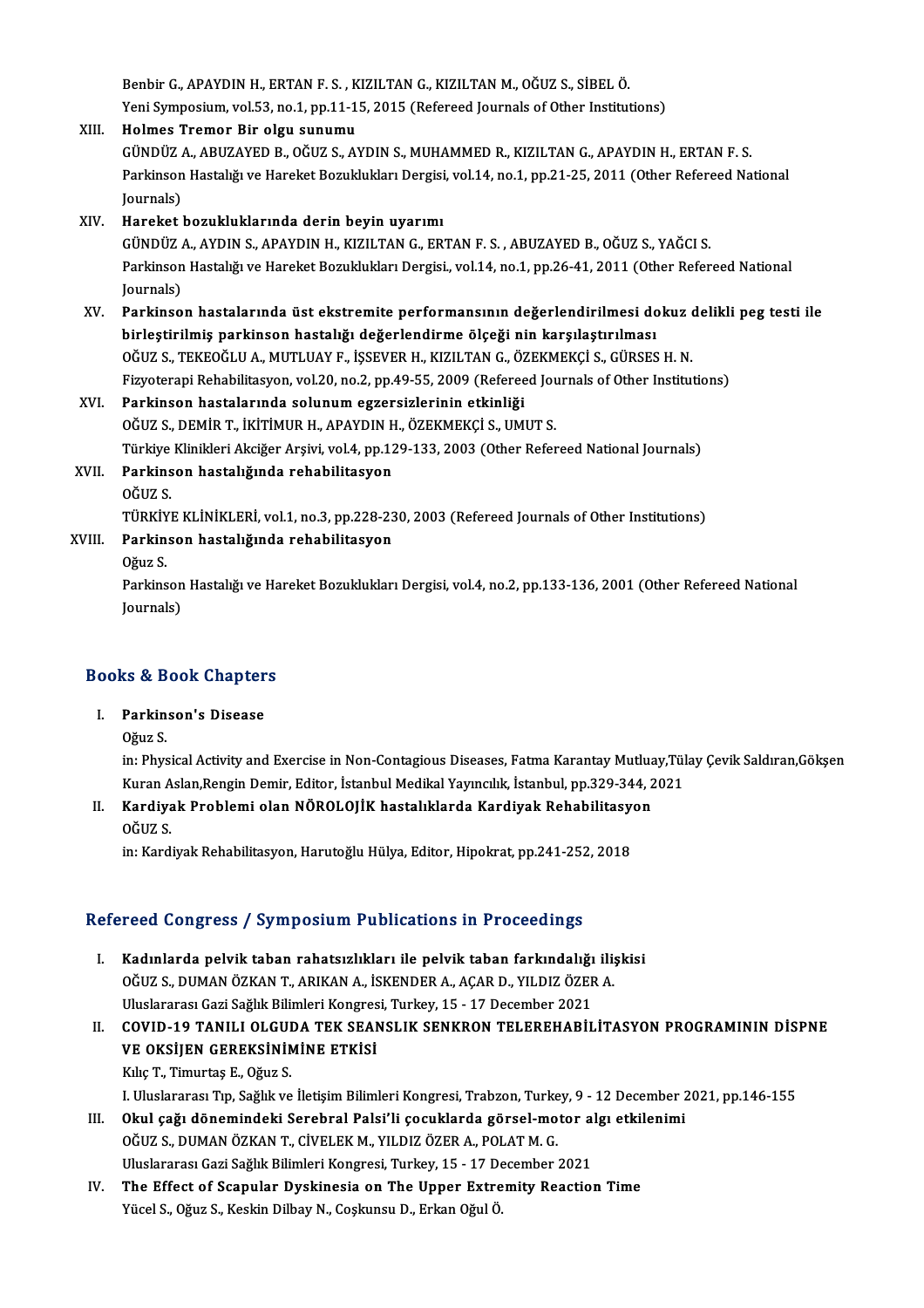International Harran Health Sciences Congress-II , Şanlıurfa, Turkey, 6 - 08 May 2021, pp.504-505<br>The relationship between moter sumptems, evensise sanasity and respirateny mussle s

V. The relationship between motor symptoms, exercise capacity and respiratory muscle strength in patients with Parkinson's disease International Harran Health Sciences (<br>The relationship between motor s<br>patients with Parkinson's disease patients with Parkinson's disease<br>Oğuz S., Kuran Aslan G., Apaydın H., Gürses H. N.<br>8. Ulusal Fizyoterapi ve Rehabilitasyon Kongresi, Ankara, Turkey, 8 - 09 May 2021, pp.107<br>The Validity And Poliability Of The Saven Day Ph

Oğuz S., Kuran Aslan G., Apaydın H., Gürses H.N.

Oğuz S., Kuran Aslan G., Apaydın H., Gürses H. N.<br>8. Ulusal Fizyoterapi ve Rehabilitasyon Kongresi, Ankara, Turkey, 8 - 09 May 2021, pp.107<br>1. The Validity And Reliability Of The Seven-Day Physical Activity Recall Question 8. Ulusal Fizy<br>The Validity<br>Population<br>Kartal G. Oğu The Validity And Reliability Of The Seven-Day Phy<br>Population<br>Kartal G., Oğuz S., Timurtaş E., Demirbüken İ., Polat M. G.<br>4th International Health Science and Life Congress (195) Population<br>Kartal G., Oğuz S., Timurtaş E., Demirbüken İ., Polat M. G.<br>4th International Health Science and Life Congress (IHSLC 2021), Burdur, Turkey, 8 - 10 April 2021, pp.696

Kartal G., Oğuz S., Timurtaş E., Demirbüken İ., Polat M. G.<br>4th International Health Science and Life Congress (IHSLC 2021), Burdur, Turkey, 8 - 10 April 2021, pp.696<br>VII. Comparison of two different methods for assessing 4th International Health Science and Life Co<br>Comparison of two different methods<br>multiple system atrophy: a pilot study<br>OČUZ S JINI Ü P POLATM C - VUPDALAN Comparison of two different methods for assessing inspiratory<br>multiple system atrophy: a pilot study<br>OĞUZ S., ÜNLÜ B., POLAT M. G. , YURDALAN S. U. , ERTAN S., APAYDIN H.<br>European Bespiratory Seciety EBS International Cong multiple system atrophy: a pilot study<br>OĞUZ S., ÜNLÜ B., POLAT M. G. , YURDALAN S. U. , ERTAN S., APAYDIN H.<br>European Respiratory Society ERS International Congress Virtuel 2020, 7 - 09 September 2020, vol.56

OĞUZ S., ÜNLÜ B., POLAT M. G. , YURDALAN S. U. , ERTAN S., APAYDIN H.<br>European Respiratory Society ERS International Congress Virtuel 2020, 7 - 09 September 2020, vol.56<br>VIII. Comparison of pulmonary functions and quality European Respiratory Socie<br>Comparison of pulmonar<br>multiple system atrophy<br>Očuz s. KARSİCAN R. ÜNLÜ Comparison of pulmonary functions and quality of life in patien<br>multiple system atrophy<br>OĞUZ S., KAPŞİGAY B., ÜNLÜ B., TİMURTAŞ E., POLAT M. G. , APAYDIN H.<br>European Bespiratory Secisty EBS International Congress Virtual 2 multiple system atrophy<br>OĞUZ S., KAPŞİGAY B., ÜNLÜ B., TİMURTAŞ E., POLAT M. G. , APAYDIN H.<br>European Respiratory Society ERS International Congress Virtuel 2020, 7 - 09 September 2020, vol.56<br>The effect of different of di

## OĞUZ S., KAPŞİGAY B., ÜNLÜ B., TİMURTAŞ E., POLAT M. G. , APAYDIN H.<br>European Respiratory Society ERS International Congress Virtuel 2020, 7 - 09 September 2020, vol.56<br>IX. The effect of different of different dualtask tra European Re<br>The effect o<br>individuals. The eff<br>individ<br>Oğuz S.<br>4 th Int

individuals.<br>Oğuz S.<br>4 th International Hippocrates Congress on Medical and Health Sciences., Antalya, Turkey, 25 - 26 September 2020, Oğuz S.<br>4 th Internat<br>pp.497-499<br>The effect 4 th International Hippocrates Congress on Medical and Health Sciences., Antalya, Turkey, 25 - 26 September pp.497-499<br>The effect of different dual-task training on balance and fear of falling in geriatric individuals<br>Vigl

pp.497-499<br>The effect of different dual-task trainir<br>Yüzlü V., OĞUZ S., Aykutoğlu E., POLAT M. G.<br>4 th International Hinnesrates Consress on The effect of different dual-task training on balance and fear of falling in geriatric individ<br>Yüzlü V., OĞUZ S., Aykutoğlu E., POLAT M. G.<br>4 th International Hippocrates Congress on Medical and Health Sciences, Turkey, 25

Yüzlü V., OĞUZ S., Aykutoğlu E., POLAT M. G.<br>4 th International Hippocrates Congress on Medical and Health Sciences, Turkey, 25 September 2020<br>8 N. – Parkinson Hastalarında Kinezyofobinin Denge, Düşme Korkusu ve Fiziksel A 4 th International Hippocrates Congress on Me<br>Parkinson Hastalarında Kinezyofobinin D<br>OĞUZ S., ERTÜRK G., POLAT M. G. , APAYDIN H.<br>EE Illueal Närolaji Kongresi Turkey, 15 – 21 Ne Parkinson Hastalarında Kinezyofobinin Denge, Düşme<br>OĞUZ S., ERTÜRK G., POLAT M. G. , APAYDIN H.<br>55.Ulusal Nöroloji Kongresi, Turkey, 15 - 21 November 2019<br>Agute Effects of Static Stratching Intensity and Duratic

## OĞUZ S., ERTÜRK G., POLAT M. G. , APAYDIN H.<br>55.Ulusal Nöroloji Kongresi, Turkey, 15 - 21 November 2019<br>XII. Acute Effects of Static Stretching Intensity and Duration on Muscle Viscoelastic Properties and<br>Propriesentio 55.Ulusal Nöroloji<br>Acute Effects of<br>Proprioception<br>Hosura Y. Oğur S. Acute Effects of Static Stretching Intensity and Dura<br>Proprioception<br>Hasırcı Y., Oğuz S., Keskin Dilbay N., Aydoğdu O., Polat M. G.<br>International Congress of Athlatic Berformanes Health In S

Proprioception<br>Hasırcı Y., Oğuz S., Keskin Dilbay N., Aydoğdu O., Polat M. G.<br>International Congress of Athletic Performance Health In Sports, İstanbul, Turkey, 24 - 27 October 2019, vol.5, Hasirci<br>Internat<br>pp.201 International Congress of Athletic Performance Health In Spo<br>pp.201<br>XIII. Evaluation of COPD awareness in university students<br>UNIUE OCUZS METE E VU DIZA POLATM C

pp.201<br>Evaluation of COPD awareness in university<br>ÜNLÜ B., OĞUZ S., METE E., YILDIZ A., POLAT M. G.<br>ERS INTERNATIONAL CONCRESS Medrid Spein 2 Evaluation of COPD awareness in university students<br>ÜNLÜ B., OĞUZ S., METE E., YILDIZ A., POLAT M. G.<br>ERS INTERNATIONAL CONGRESS, Madrid, Spain, 28 September - 02 October 2019, vol.54<br>The effect of Porkinson's disease UNLU B., OGUZ S., METE E., YILDIZ A., J<br>ERS INTERNATIONAL CONGRESS, Mac<br>XIV. The effect of Parkinson's disease

ERS INTERNATIONAL CON<br>The effect of Parkinson<br>Ertürk G., Oğuz S., Ertan S.<br>4th International Health S.

The effect of Parkinson's disease<br>Ertürk G., Oğuz S., Ertan S.<br>4th International Health Science and Family Medicine Congress, İzmir, Turkey, 7 - 09 February 2019<br>Engelli secuklar ve ailelerinde günlük yaşam ektiyiteleri, e

## Ertürk G., Oğuz S., Ertan S.<br>4th International Health Science and Family Medicine Congress, İzmir, Turkey, 7 - 09 February 2019<br>2016 - Aractivilması<br>2016 - Aractivilması 4th Internation<br>Engelli çocuk<br>araştırılması<br>vu pız A-EPD Engelli çocuklar ve ailelerinde günlük yaşam a<br>araştırılması<br>YILDIZ A., ERDOĞAN R. U. , OĞUZ S., YURDALAN S. U.<br><sup>2. Hiuclararecı Seğlik Bilimlari Kongresi, Ankara Turl</sub></sup> <mark>araştırılması</mark><br>YILDIZ A., ERDOĞAN R. U. , OĞUZ S., YURDALAN S. U.<br>3. Uluslararası Sağlık Bilimleri Kongresi, Ankara, Turkey, 29 November - 01 December 2018<br>Parkinsonlu Hastalarda Solunum Kos Eğitiminin Yasam Kalitesine Et

YILDIZ A., ERDOĞAN R. U. , OĞUZ S., YURDALAN S. U.<br>3. Uluslararası Sağlık Bilimleri Kongresi, Ankara, Turkey, 29 November - 01 Decer<br>XVI. Parkinsonlu Hastalarda Solunum Kas Eğitiminin Yaşam Kalitesine Etkisi<br>OĞUZ S. CÜ 3. Uluslararası Sağlık Bilimleri Kongresi, Ankara, Turkey, 29 November - 01 December 2018<br>Parkinsonlu Hastalarda Solunum Kas Eğitiminin Yaşam Kalitesine Etkisi<br>OĞUZ S., GÜRSES H. N. , KURAN ASLAN G., ÖZYILMAZ S., DEMİR R., Parkinsonlu Hastalarda Solunum Kas Eğitiminin Yaşam Kalitesin<br>OĞUZ S., GÜRSES H. N. , KURAN ASLAN G., ÖZYILMAZ S., DEMİR R., MUTLI<br>54. Ulusal Nöroloji Kongresi, Turkey, 30 November - 06 December 2018<br>KOAH'TA SOLUNUM KAS KU OĞUZ S., GÜRSES H. N. , KURAN ASLAN G., ÖZYILMAZ S., DEMİR R., MUTLUAY F., APAYDIN H.<br>54. Ulusal Nöroloji Kongresi, Turkey, 30 November - 06 December 2018<br>XVII. KOAH'TA SOLUNUM KAS KUVVETİ İLE YORGUNLUK, DENGE VE FONKS

## 54. Ulu:<br>KOAH'<br>İLİŞKİ<br>OČUZ S KOAH'TA SOLUNUM KAS KUVVETİ İL<br>İLİŞKİ<br>OĞUZ S., ÜNLÜ B., YILDIZ R., POLAT M. G.<br>TÜSAD 40 ULUSAL KONGRESİ ARRIYA T **İLİŞKİ**<br>OĞUZ S., ÜNLÜ B., YILDIZ R., POLAT M. G.<br>TÜSAD 40. ULUSAL KONGRESİ, Antalya, Turkey, 13 - 16 October 2018

XVIII. AN EXOSKELETON ROBOTIC DEVICE FOR UPPER LIMB TRAINING AFTER STROKE: PILOT CASE SERIES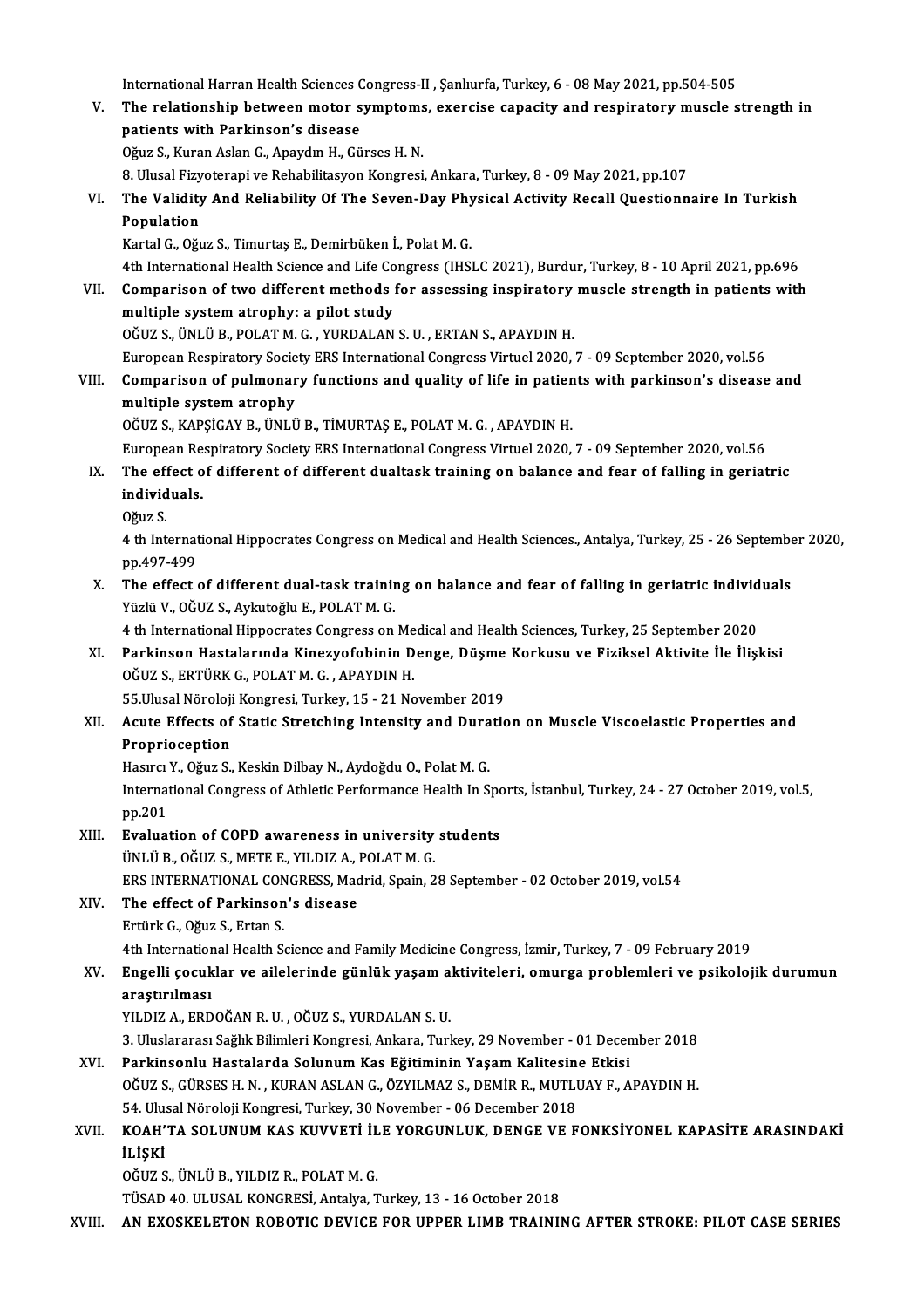DEMİRBÜKEN İ., OĞUZ S., TİMURTAŞ E., Pehlivan M. K., Pehlivan A. U., Yozbatıran N. 1STINTERNATIONAL CONGRESSONPHYSIOTECHNOTHERAPY(ICPTT),9 -13May2018,vol.5 DEMIRBÜKEN İ., OĞUZ S., TİMURTAŞ E., Pehlivan M. K. , Pehlivan A. U. , Yozbatıran N.<br>1ST INTERNATIONAL CONGRESS ONPHYSIOTECHNOTHERAPY(ICPTT), 9 - 13 May 2018, vol.5<br>XIX. COMPARISON OF MUSCLE ACTIVATION LEVEL, MECHANICA

1ST INTERNATIONAL CONGRESS ONPHYSIOTECHNOTHERAPY(ICPTT), 9 - 13 May 2018, vol.5<br>COMPARISON OF MUSCLE ACTIVATION LEVEL, MECHANICAL PROPERTIES OF LOWER LIMB MU<br>ANDVERTICAL JUMP PERFORMANCE BETWEEN PHYSICALLY ACTIVE AND SEDEN COMPARISON<br>ANDVERTICAL<br>INDIVIDUALS<br>ERSEEN DILBAV ANDVERTICAL JUMP PERFORMANCE BETWEEN PHYSICALLY ACTIVE AND SEDENTARY YOUNG<br>INDIVIDUALS<br>KESKİN DİLBAY N., AYDOĞDU O., ÖZTÜRK O., OĞUZ S., POLAT M. G.

INDIVIDUALS<br>KESKİN DİLBAY N., AYDOĞDU O., ÖZTÜRK O., OĞUZ S., POLAT M. G.<br>1ST INTERNATIONAL CONGRESS ONPHYSIOTECHNOTHERAPY(ICPTT), 9 - 13 May 2018, vol.5<br>1 OW BACK BAIN LEAD TO LOSS IN BROBBIOCEPTION SENSE OF TRUNK IN YOUN

- KESKÍN DÍLBAY N., AYDOĞDU O., ÖZTÜRK O., OĞUZ S., POLAT M. G.<br>1ST INTERNATIONAL CONGRESS ONPHYSIOTECHNOTHERAPY(ICPTT), 9 13 May 2018, vol.5<br>XX. LOW BACK PAIN LEAD TO LOSS IN PROPRIOCEPTION SENSE OF TRUNK IN YOUNG INDIVID 1ST INTERNATIONAL CONGRESS ONPHYSIOTECHNOTHERAPY(ICPTT),<br>LOW BACK PAIN LEAD TO LOSS IN PROPRIOCEPTION SENSE OF<br>TİMURTAŞ E., DEMİRBÜKEN İ., Beycan E., OĞUZ S., SARI Z., POLAT M. G.<br>1ST INTERNATIONAL CONCRESS ONRUYSIOTECUNOT LOW BACK PAIN LEAD TO LOSS IN PROPRIOCEPTION SENSE OF TRUNK IN YOUNG II<br>TIMURTAŞ E., DEMIRBÜKEN İ., Beycan E., OĞUZ S., SARI Z., POLAT M. G.<br>1ST INTERNATIONAL CONGRESS ONPHYSIOTECHNOTHERAPY(ICPTT), 9 - 13 May 2018, vol.5<br>A TİMURTAŞ E., DEMİRBÜKEN İ., Beycan E., OĞUZ S., SARI Z., POLAT M. G.<br>1ST INTERNATIONAL CONGRESS ONPHYSIOTECHNOTHERAPY(ICPTT), 9 - 13 May 2018, vol.5<br>XXI. An Exoskeleton Robotic Device for Upper Limb Training after Stro 1ST INTERNATIONAL CONGRESS ONPHYSIOTECHNOTHERAPY(ICPTT), 9 - 13 May 2018, vol.5
- 1st International Congress on Physiotechnotherapy (ICPTT), Sarajevo, Bosnia And Herzegovina, 9 13 May 2018 DEMİRBÜKEN İ., OĞUZ S., TİMURTAŞ E., PEHLİVAN M. K. , PEHLİVAN A. U. , YOZBATIRAN N.<br>1st International Congress on Physiotechnotherapy (ICPTT), Sarajevo, Bosnia And Herzego<br>XXII. Parkinson hastalarında fiziksel aktivite dü
- 1st International Congress on Physiotechno<br>Parkinson hastalarında fiziksel aktivite<br>OĞUZ S., ERTÜRK G., YILDIZ A., APAYDIN H.<br>1 et International Congress on Healthy Life. Parkinson hastalarında fiziksel aktivite düzeyi ve yaşam kailtesi<br>OĞUZ S., ERTÜRK G., YILDIZ A., APAYDIN H.<br>1.st International Congress on Healthy Life, 12 - 13 April 2018, pp.95-96<br>The effects of two different education p OĞUZ S., ERTÜRK G., YILDIZ A., APAYDIN H.<br>1.st International Congress on Healthy Life, 12 - 13 April 2018, pp.95-96<br>XXIII. The effects of two different education programs in patients with asthma<br>VILDIZ A. ÜNI Ü B. VURDALAN
- 1.st International Congress on Healthy Life, 12 13 April 2018,<br>The effects of two different education programs in pati<br>YILDIZ A., ÜNLÜ B., YURDALAN S. U. , DEMİRBÜKEN İ., OĞUZ S.<br>FUROPEAN PESPIRATORY SOCIETY ERS INTERNAT The effects of two different education programs in patients with asthma<br>YILDIZ A., ÜNLÜ B., YURDALAN S. U. , DEMİRBÜKEN İ., OĞUZ S.<br>EUROPEAN RESPIRATORY SOCIETY ERS INTERNATIONAL CONGRESS 2017, Milan, Italy, 9 - 13 Septemb YILDIZ A., ÜNLÜ B., YURDALAN S. U. , DEMİRBÜKEN İ., OĞUZ S.<br>EUROPEAN RESPIRATORY SOCIETY ERS INTERNATIONAL CON<br>vol.50 EUROPEAN RESPIRATORY SOCIETY ERS INTERNATIONAL CONGRESS 2017, Milan, Italy, 9 - 13 September 2017,<br>vol.50<br>XXIV. İnmeli Hastalarda Etkilenmemiş Taraf Üst Ekstremite Kuvveti İle Sağlıklı Bireylerin Üst Ekstremite<br>Kuvvetinin
- İnmeli Hastalarda Etkilenmemiş Taraf Üst Ekstremite Kuvveti İle Sağlıklı Bireylerin Üst Ekstremite<br>Kuvvetinin Karşılaştırılması Kuvvetinin Karşılaştırılması<br>OĞUZ S., MİDİ İ., KAVLAK B., Dal Ş., POLAT M. G.<br>53. Ulusal Nöroloji Kongresi, Turkey, 24 - 30 November 2017<br>The Effect of Physical Activity on The Quality of Life in

OĞUZ S.,MİDİ İ.,KAVLAKB.,DalŞ.,POLATM.G.

OĞUZ S., MİDİ İ., KAVLAK B., Dal Ş., POLAT M. G.<br>53. Ulusal Nöroloji Kongresi, Turkey, 24 - 30 November 2017<br>XXV. The Effect of Physical Activity on The Quality of Life in Individuals With Chronic Obstructive<br>Pulmanary 53. Ulusal Nöroloji Kor<br>The Effect of Physic<br>Pulmonary Disease<br>Očuz s. ÜNLÜ P. DEN The Effect of Physical Activity on The Quality of Life in Individual:<br>Pulmonary Disease<br>OĞUZ S., ÜNLÜ B., DEMİRBÜKEN İ., OĞUR E., YURDALAN S. U. , POLAT M. G.<br>International Meeting on Education and Bessarsh in Heelth Scien Pulmonary Disease<br>OĞUZ S., ÜNLÜ B., DEMİRBÜKEN İ., OĞUR E., YURDALAN S. U. , POLAT M. G.<br>International Meeting on Education and Research in Health Sciences, İstanbul, Turkey, 3 - 05 November 2017

## OĞUZ S., ÜNLÜ B., DEMİRBÜKEN İ., OĞUR E., YURDALAN S. U. , POLAT M. G.<br>International Meeting on Education and Research in Health Sciences, İstanbul, Turkey, 3 - 05 November 20<br>XXVI. The relationship between physical activi International Meeting on Education<br>The relationship between physi<br>obstructive pulmonary disease<br><sup>Thu the</sup> Očuzs Öztüpk M. Očur The relationship between physical activity and an<br>obstructive pulmonary disease<br>ÜNLÜ B., OĞUZ S., ÖZTÜRK M., OĞUR E., YURDALAN S. U.<br>International Meeting on Education and Bessensh in Hes obstructive pulmonary disease<br>ÜNLÜ B., OĞUZ S., ÖZTÜRK M., OĞUR E., YURDALAN S. U.<br>International Meeting on Education and Research in Health Sciences, İstanbul, Turkey, 3 - 05 November 2017<br>The Effect of Beeninatory Musele

## ÜNLÜ B., OĞUZ S., ÖZTÜRK M., OĞUR E., YURDALAN S. U.<br>International Meeting on Education and Research in Health Sciences, İstanbul, Turkey, 3 - 05 November 2017<br>XXVII. The Effect of Respiratory Muscle Strength on Motor International Meeti<br>The Effect of Res<br>Healthy Subjects<br>OČUZS METE E Ü

OĞUZ S.,METEE.,ÜNLÜB.,YILDIZA.,POLATM.G.

International Meeting on Education and Research in Health Sciences, İstanbul, Turkey, 3 - 05 November 2017

OĞUZ S., METE E., ÜNLÜ B., YILDIZ A., POLAT M. G.<br>International Meeting on Education and Research in Health Sciences, İstanbul, Turkey,<br>XXVIII. increasing exercise awareness among smoking and nonsmoking individuals<br>HIZMELL HÜZMELİ İ., kurtdere c., YÜCEKAYA B., OĞUZ S.<br>First mediterranean Natural Sciences and engineering, 19 - 21 October 2017 increasing exercise awareness among smoking and nonsmoking indi<br>HÜZMELİ İ., kurtdere c., YÜCEKAYA B., OĞUZ S.<br>First mediterranean Natural Sciences and engineering, 19 - 21 October 2017<br>Kronik Obstrüktif Aksiğer Hastalığı O

XXIX. Kronik Obstrüktif Akciğer Hastalığı Olan Bireylerde Fiziksel Aktivitenin Yaşam Kalitesine Etkisi ÜNLÜB.,ERDOĞANR.U. ,OĞUZ S.,OĞURE.,YURDALANS.U. Kronik Obstrüktif Akciğer Hastalığı Olan Bireylerde Fiziksel Aktivitenin Yaşam Kalitesine Etkisi<br>ÜNLÜ B., ERDOĞAN R. U. , OĞUZ S., OĞUR E., YURDALAN S. U.<br>Türkiye Solunum Araştırmaları Derneği 39. Ulusal Kongresi Solunum 2 ÜNLÜ B., ERDOĞAN R. U. , OĞUZ S., OĞUR E., YURDALAN S. U.<br>Türkiye Solunum Araştırmaları Derneği 39. Ulusal Kongresi Solunum 2017, İzmir, Turkey, 14 - 17 October 20<br>XXX. Kronik Obstrüktif Akciğer Hastalığı Olan Bireyler

## Türkiye Solunum *A*<br>Kronik Obstrükti<br>Arasındaki İlişki<br>ÜNLÜ P. QĞUZ S. é Kronik Obstrüktif Akciğer Hastalığı Olan Bireylerde Fiziksel Aktivite ile Anksiyete ve Depresyon<br>Arasındaki İlişki<br>ÜNLÜ B., OĞUZ S., ÖZTÜRK M., OĞUR E., YURDALAN S. U.

Türkiye SolunumAraştırmalarıDerneği39.UlusalKongresiSolunum2017, İzmir,Turkey,14 -17October 2017

ÜNLÜ B., OĞUZ S., ÖZTÜRK M., OĞUR E., YURDALAN S. U.<br>Türkiye Solunum Araştırmaları Derneği 39. Ulusal Kongresi Solunum 2017, İzmir, Turkey, 14 - 17 October 2017<br>XXXI. Engelli Sporcularda Fiziksel Aktivite Düzeyi, Günlü Türkiye Solunum Araş<br><mark>Engelli Sporcularda</mark><br>İlişki: Pilot Çalışma<br><sup>VII DIZ A. Q</sub>ğıız s. DE</sup> Engelli Sporcularda Fiziksel Akt<br>İlişki: Pilot Çalışma<br>YILDIZ A., OĞUZ S., DEMİRBÜKEN İ.<br>Engelli Birevlerin İstibdem Edilebili İlişki: Pilot Çalışma<br>YILDIZ A., OĞUZ S., DEMİRBÜKEN İ.<br>Engelli Bireylerin İstihdam Edilebilirliğinin Artırılması için Teknik Yardım Projesi Europe Aid/136449/IH/SER/TR.

Uluslararası Kapanış Kongresi "Ergoterapi ve Rehabilitasyon", 31 May - 02 June 2017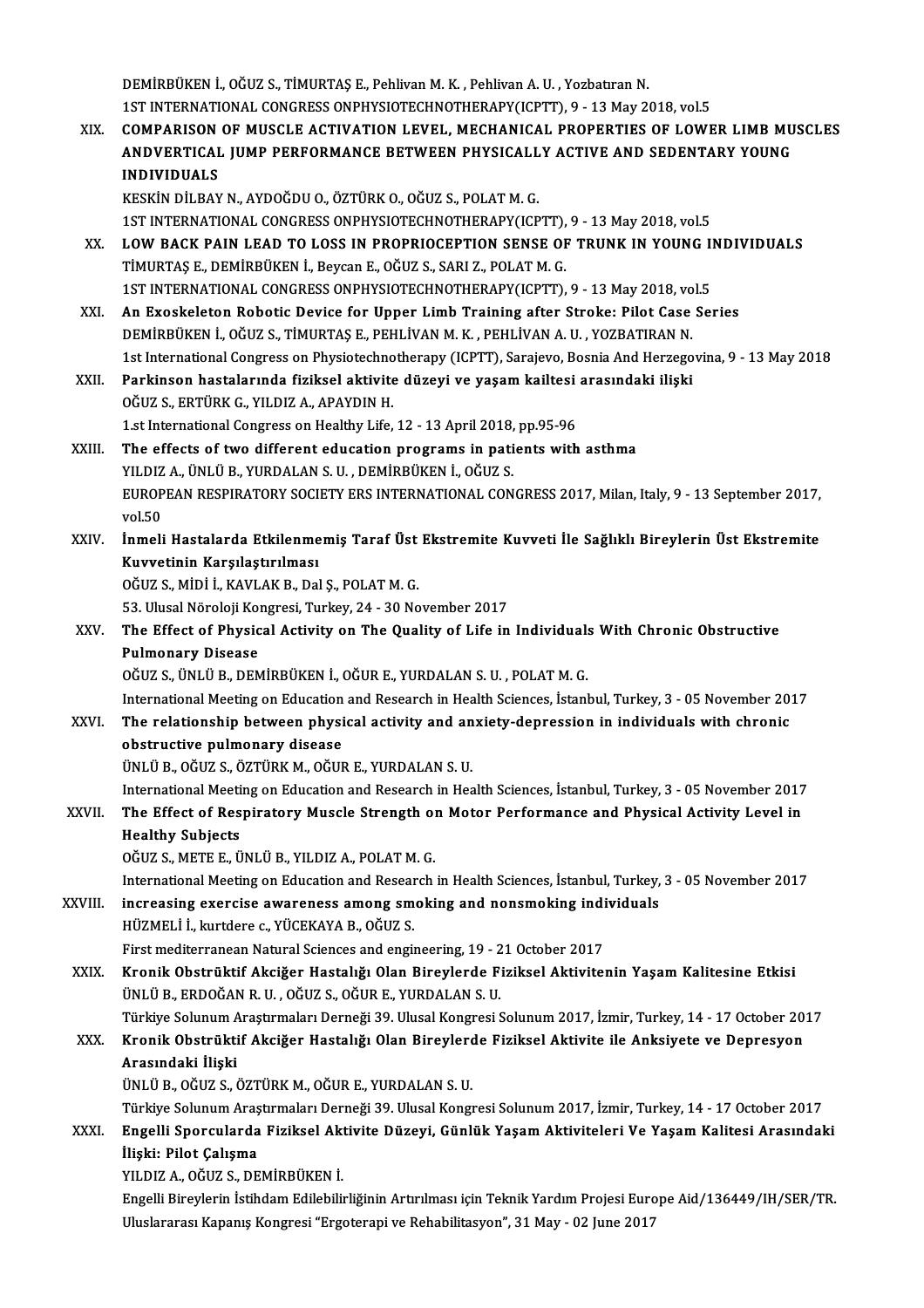| XXXII.       | PARKINSON HASTALIĞINDA AEROBİK EGZERSİZ VE NÖROPROTEKTİF ETKİSİ<br>OĞUZ S                                                                                                       |
|--------------|---------------------------------------------------------------------------------------------------------------------------------------------------------------------------------|
|              | 5. NÖROLOJİK FİZYOTERAPİ SEMPOZYUMU, Turkey, 13 - 14 April 2017, vol.3, pp.31-35                                                                                                |
| XXXIII.      | Multiple Sklerozlu Hastalarda Solunum Kas Gücünün EDSS Skoru, Motor Performans ve Yorgunluk                                                                                     |
|              | İle İlşkisi                                                                                                                                                                     |
|              | OĞUZ S., ÜNAL E., GÜNAY YAZICI C., BOLCU EMİR C., YILDIZ A., YURDALAN S. U.                                                                                                     |
|              | 52. Ulusal Nöroloji Kongresi, Turkey, 25 November - 01 December 2016                                                                                                            |
| XXXIV.       | Üniversite Öğrencilerinde uyku kalitesi fonksiyonel kapasite ve psikolojik durum arasındaki ilişki                                                                              |
|              | YILDIZ A., OĞUZ S., YURDALAN S. U., POLAT M. G.                                                                                                                                 |
|              | Türkiye Solunum Araştırmaları Derneği 38. Ulusal Kongresi, Turkey, 15 - 19 October 2016                                                                                         |
| XXXV.        | Postop erken dönem öksürük etkinliği iki farklı kalp cerrahisi tekniğinin karşılaştırılması                                                                                     |
|              | OĞUZ S., Baltacı Y., YILDIZ A., Erkanlı K., POLAT M. G.                                                                                                                         |
|              | Türkiye Solunum Araştırmaları Derneği 38. Ulusal Kongresi, Turkey, 15 - 19 October 2016                                                                                         |
| <b>XXXVI</b> | Face and color recognition after subthalamic nucleus stimulation in Parkinson's disease                                                                                         |
|              | Oğuz S                                                                                                                                                                          |
|              | Twentieth International Congress of Parkinson's Disease and Movement Disorders., Berlin, Germany, 19 - 23 June                                                                  |
|              | 2016, vol 31, pp 15-16                                                                                                                                                          |
| XXXVII.      | To investigate on physical activity and fatigue level of students in health sciences                                                                                            |
|              | OĞUZ S., YILDIZ A., YURDALAN S. U. , POLAT M. G.                                                                                                                                |
|              | 3 rd World Conference on Health Sciences 2016., Kușadası / Aydın, Turkey, 01 June 2016                                                                                          |
| XXXVIII.     | To Investigate on Physical Activity and Fatigue Level of Students in Health Sciences                                                                                            |
|              | OĞUZ S., YILDIZ A., YURDALAN S. U. , POLAT M. G.                                                                                                                                |
|              | 3rd World Conference On Health Sciences (HSCI-2016), 28 - 30 April 2016                                                                                                         |
| <b>XXXIX</b> | Physical Activity Level and Obesity in Physiotherapy Students                                                                                                                   |
|              | YILDIZ A., OĞUZ S., YURDALAN S. U., POLAT M. G.                                                                                                                                 |
|              | 3rd World Conference On Health Sciences (HSCI-2016), 28 - 30 April 2016                                                                                                         |
| XL.          | İnme Geçirmiş Olgularda Algılanan Denge Hissi ile                                                                                                                               |
|              | OĞUZ S., DEMİRBÜKEN İ., ÖZGÜL B., KAVLAK B., YURDALAN S. U. , POLAT M. G.                                                                                                       |
|              | 51. Ulusal Nöroloji Kongresi, Turkey, 27 November - 03 December 2015                                                                                                            |
| XLI.         | İnme Geçirmiş Olgularda Algılanan Denge Hissi ile Yürüme Performansı Arasındaki İlişkinin                                                                                       |
|              | Araştırılması                                                                                                                                                                   |
|              | OĞUZ S., DEMİRBÜKEN İ., ÖZGÜL B., KAVLAK B., YURDALAN S. U., POLAT M. G.                                                                                                        |
|              | 51. Ulusal Nöroloji Kongresi, Turkey, 27 November - 03 December 2015                                                                                                            |
| XLII.        | PARKINSON HASTALARINDA DEPRESYON VE UYKU PROBLEMLERININ YAŞAM KALITESI ÜZERINE                                                                                                  |
|              | ETKİSİ<br>OĞUZ S., UZUNOĞLU A., ERTÜRK G., YILMAZ M., APAYDIN H.                                                                                                                |
|              |                                                                                                                                                                                 |
| XLIII.       | 51. Ulusal Nöroloji Kongresi, Antalya, Turkey, 27 November - 03 December 2015<br>Parkinsonlu hastalarda solunum kas eğitiminin solunum kas gücü ve egzersiz kapasitesine etkisi |
|              | OĞUZ S., YILDIZ A., ÖZYILMAZ S., DEMİR R., MUTLUAY F., APAYDIN H., YURDALAN S. U. , GÜRSES H. N.                                                                                |
|              | Türkiye Solunum Araştırmaları Derneği 37. Ulusal Kongresi, Turkey, 17 - 21 October 2015                                                                                         |
| XLIV.        | ETP10 Parkin Mutasyonlu Bir Hastada Derin Beyin Stimülasyonunun Uzun Dönem Olumlu Etkileri                                                                                      |
|              | GENÇ G., AYDIN S., GÜNDÜZ A., POYRAZ Ç., YAĞCI S., OĞUZ S., APAYDIN H., ERTAN F. S.                                                                                             |
|              | 11. Ulusal Parkinson Hastalığı ve Hareket Bozuklukları Dergisi, Antalya, Turkey, 15 - 19 April 2015                                                                             |
| XLV.         | Parkinson hastalığında derin beyin uyarımı sonrası fonksiyonel son durum Bir merkezin tecrübeleri                                                                               |
|              | OĞUZ S., GÜNDÜZ A., POYRAZ Ç., AYDIN S., APAYDIN H., ERTAN F. S., KIZILTAN G.                                                                                                   |
|              | 50. Ulusal Nöroloji Kongresi, Antalya, Turkey, 21 - 27 November 2014                                                                                                            |
| XLVI.        | Epilepsy reduces the quality of life                                                                                                                                            |
|              | MUTLUAY F., TEKEOĞLU A., OĞUZ S., YENİ S. N.                                                                                                                                    |
|              | 16th Congress of the European Federation of Neurological Societies-EFNS, European Journal of Neurology,                                                                         |
|              | Stockholm, Sweden, 08 September 2012 - 11 November 2014                                                                                                                         |
| XLVII.       | Parkinsonlu Hastalarda Egzersiz Kapasitesinin Yaşam Kalitesine Etkisi                                                                                                           |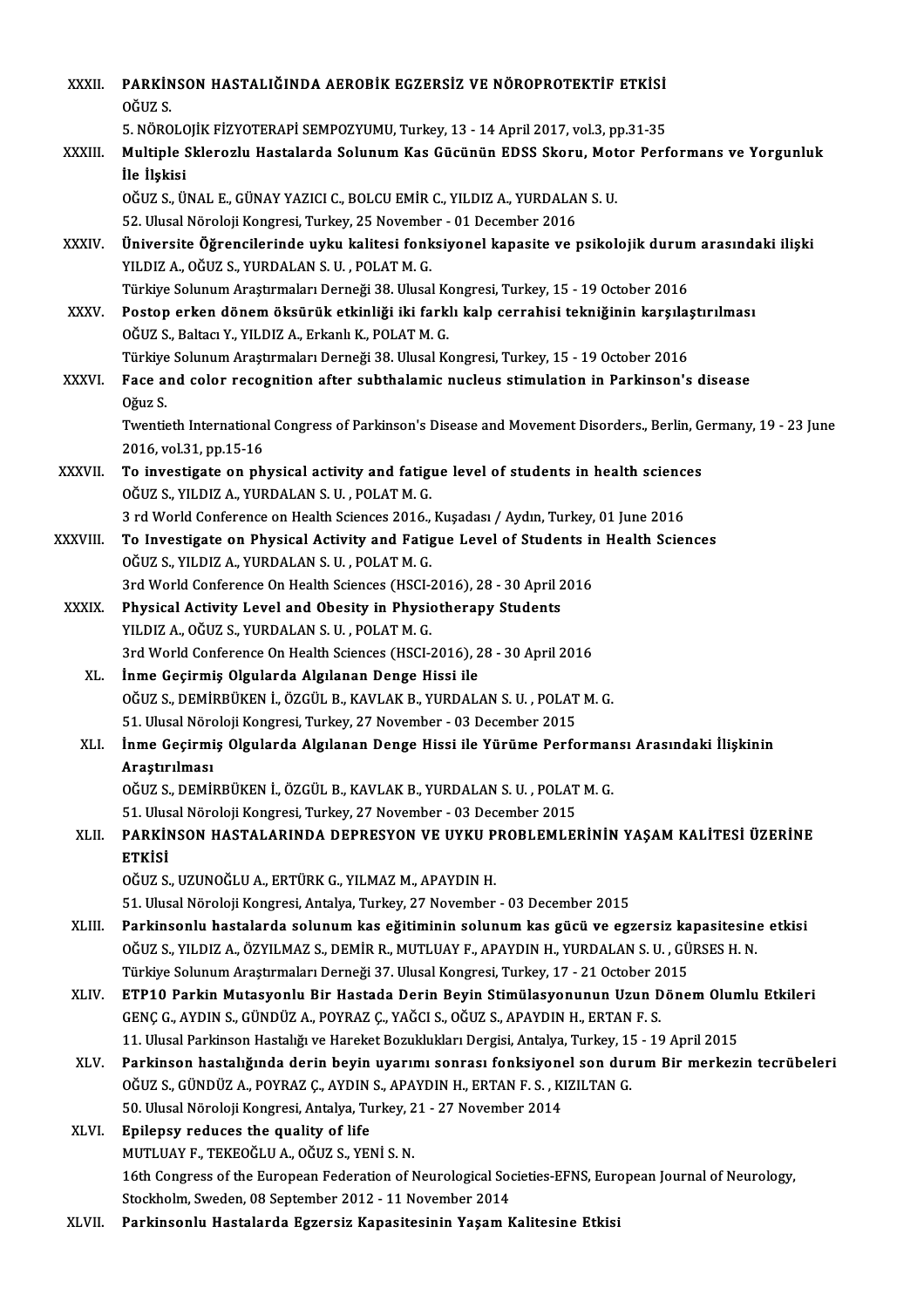OĞUZ S., GÜRSES H. N. , KURAN ASLAN G., DEMİR R., ÖZYILMAZ S., MUTLUAY F., APAYDIN H.<br>TÜSAD 36. Ulusel Kongresi, İsmir Turkey, 15., 19. Osteber 3014. OĞUZ S., GÜRSES H. N. , KURAN ASLAN G., DEMİR R., ÖZYILMAZ S.<br>TÜSAD 36. Ulusal Kongresi, İzmir, Turkey, 15 - 19 October 2014<br>Etiology in adult onast subasuta shranis atayia OĞUZ S., GÜRSES H. N. , KURAN ASLAN G., DEMİR R., Ö<br>TÜSAD 36. Ulusal Kongresi, İzmir, Turkey, 15 - 19 Octo<br>XLVIII. Etiology in adult onset subacute chronic ataxia<br>CÜNDÜZ A. UVCUNOĞU U. QĞUZ S. ERTAN E.S. AR

## TÜSAD 36. Ulusal Kongresi, İzmir, Turkey, 15 - 19 October 2014<br>Etiology in adult onset subacute chronic ataxia<br>GÜNDÜZ A., UYGUNOĞLU U., OĞUZ S., ERTAN F. S. , APAYDIN H., KIZILTAN G., SAİP S.<br>Mayamant Disandara Internation Etiology in adult onset subacute chronic ataxia<br>GÜNDÜZ A., UYGUNOĞLU U., OĞUZ S., ERTAN F. S. , APAYDIN H., KIZILTAN G., SAİP S.<br>Movement Disorders, International Parkinson and Movement Disorder Society, Stockholm, Sweden, GÜND<br>Mover<br>2014<br>Türki

XLIX. Türkiye de hareket bozuklukları cerrahisi için yönlendirilen hastalar Bir merkezin tecrübeleri 2014<br>Türkiye de hareket bozuklukları cerrahisi için yönlendirilen hastalar Bir merkezin tecrübeleri<br>ALTAN N., GÜNDÜZ A., AYDIN S., ERTAN F. S. , APAYDIN H., HANAĞASI H. A. , POYRAZ B. Ç. , YAĞCI S., OĞUZ S.,<br>KIZU TAN C Türkiye de<br>ALTAN N., GI<br>KIZILTAN G.<br>49. ULUSAL I ALTAN N., GÜNDÜZ A., AYDIN S., ERTAN F. S. , APAYDIN H., HANAĞASI H. A. ,<br>KIZILTAN G.<br>48. ULUSAL NÖTOLOJİ KONGRESİ, Antalya, Turkey, 16 - 22 November 2012<br>MS li hastalarda Bulmanar Bahabilitasyon Salunum Brahlamlari ve

48. ULUSAL NÖTOLOJİ KONGRESİ, Antalya, Turkey, 16 - 22 November 2012

KIZILTAN G.<br>48. ULUSAL NÖTOLOJİ KONGRESİ, Antalya, Turkey, 16 - 22 November 2012<br>L. MS li hastalarda Pulmoner Rehabilitasyon Solunum Problemleri ve Fizyoterapisi<br>OĞUZ S.

Multiple Sklerozda Fizyoterapi Günleri; Her yönüyle Multiple Skleroz, İstanbul, Turkey, 17 - 18 May 2012

OĞUZ S.<br>Multiple Sklerozda Fizyoterapi Günleri; Her yönüyle Multiple Skleroz, İstanbul, Turk<br>LI. Kas Hastalıkları KOAH Dışı Hastalıklarda Pulmoner Rehabilitasyon Paneli<br>Oğuz s Multiple<br>Kas Ha:<br>OĞUZ S. Kas Hastalıkları KOAH Dışı Hastalıklarda Pulmoner Rehabilitasyon Paneli<br>OĞUZ S.<br>Türkiye Solunum Araştırmaları Derneği 33. Ulusal Kongresi, Turkey, 15 - 19 October 2011<br>Serehneyesküler Hastalıklarda Solunum Nöreleğik Hastal

## OĞUZ S.<br>Türkiye Solunum Araştırmaları Derneği 33. Ulusal Kongresi, Turkey, 15 - 19 October 2011<br>LII. Serebrovasküler Hastalıklarda Solunum Nörolojik Hastalıklarda Pulmoner Rehabilitasyon Paneli<br>OĞUZ S Türkiye<br>S<mark>erebr</mark>o<br>OĞUZ S. Serebrovasküler Hastalıklarda Solunum Nörolojik Hastalıklarda Pulmoner<br>OĞUZ S.<br>3. Ulusal Fizyoterapi ve Rehabilitasyon Kongresi, İstanbul, Turkey, 14 - 16 May 2011<br>Perkinsonlu bastalarda solunum fonksiyonları ve solunum ka

- OĞUZ S.<br>3. Ulusal Fizyoterapi ve Rehabilitasyon Kongresi, İstanbul, Turkey, 14 16 May 2011<br>1. Parkinsonlu hastalarda solunum fonksiyonları ve solunum kas gücünün egzersiz kapasitesine etkisi<br>1. OĞUZ S. KURAN ASLAN G. ÖZV 3. Ulusal Fizyoterapi ve Rehabilitasyon Kongresi, İstanbul, Turkey, 14 - 16 May 2011<br>Parkinsonlu hastalarda solunum fonksiyonları ve solunum kas gücünün egzersiz kapasitesine<br>OĞUZ S., KURAN ASLAN G., ÖZYILMAZ S., DEMİR R., Parkinsonlu hastalarda solunum fonksiyonları ve solunum kas gücünün egzersiz kapasi<br>OĞUZ S., KURAN ASLAN G., ÖZYILMAZ S., DEMİR R., İŞSEVER H., APAYDIN H., ÖZEKMEKÇİ S., GÜRSE:<br>Türkiye Solunum Araştırmaları Derneği 32. Ulu OĞUZ S., KURAN ASLAN G., ÖZYILMAZ S., DEMİR R., İŞSEVER H., APAYDIN H., ÖZEKMEKÇİ S., GÜRSES H. N.<br>Türkiye Solunum Araştırmaları Derneği 32. Ulusal Kongresi, Antalya, Turkey, 20 - 24 October 2010<br>LIV. Parkinson hastalarınd
- Türkiye Solunum Araştırmaları Derneği 32. Ulusal Kongre<br>Parkinson hastalarında üst ekstremite performans<br>hastanın eğitim durumuyla ilişkisinin araştırılması<br>Oğuz s. Cüpses u.N., Tekeoği u.A. MUTUNAR, İSSEV Parkinson hastalarında üst ekstremite performansının değerlendirilmesi hastalık<br>hastanın eğitim durumuyla ilişkisinin araştırılması<br>OĞUZ S., GÜRSES H. N. , TEKEOĞLU A., MUTLUAY F., İŞSEVER H., KIZILTAN G., ÖZEKMEKÇİ S.<br>42 hastanın eğitim durumuyla ilişkisinin araştırılması<br>OĞUZ S., GÜRSES H. N. , TEKEOĞLU A., MUTLUAY F., İŞSEVER H., KIZILTAN G., ÖZEKMEKÇİ S.<br>43. Ulusal Nöroloji Kongresi, Turkey, 10 - 15 November 2007, vol.20, pp.49-55 OĞUZ S., GÜRSES H. N. , TEKEOĞLU A., MUTLUAY F., İŞSEVER H., KIZILTAN G., ÖZEKMEKÇİ S.<br>43. Ulusal Nöroloji Kongresi, Turkey, 10 - 15 November 2007, vol.20, pp.49-55<br>LV. Parkinson hastalarında solunum fonksiyonlarının v
- 43. Ulusal Nöroloji Kongresi, Turkey, 10 15 November 2007, vol.20, pp.49-55<br>Parkinson hastalarında solunum fonksiyonlarının ve solunum kas kuvvetinin değerlendiri<br>OĞUZ S., KURAN ASLAN G., DEMİR T., APAYDIN H., İŞSEVER H. Parkinson hastalarında solunum fonksiyonlarının ve solunum kas kuvvetinin değerlendiri<br>OĞUZ S., KURAN ASLAN G., DEMİR T., APAYDIN H., İŞSEVER H., GÜRSES H. N. , ÖZEKMEKÇİ S., UMUT S.<br>Türkiye Solunum Araştırmaları Derneği 3 OĞUZ S., KURAN ASLAN G., DEMİR T., APAYDIN H., İŞSEVER H., GÜRSES H. N. , ÖZEKMEK<br>Türkiye Solunum Araştırmaları Derneği 30. Ulusal Kongresi, İzmir, Turkey, 26 October -<br>LVI. A controlled study- of quantitative analysis of

# Türkiye<br>**A cont**:<br>Oğuz S.<br>12th In:

12th International Study- of quantitative analysis of arm swing in essential tremor.<br>Oğuz S.<br>12th International Congress of Parkinson's Diseases and Movement Disorders., Illinois, United States Of America, Oğuz S.<br>12th International Congress of<br>22 - 26 June 2008, pp.394-395<br>Perkinsen bestalarında vess 12th International Congress of Parkinson's Diseases and Movement<br>22 - 26 June 2008, pp.394-395<br>LVII. Parkinson hastalarında yaşam kalitesini etkileyen faktörler<br>20017 S. BENBİR G. MUTUJAVE, ÖZEKMEKÇİ S. ERTAN E.S.

- 22 26 June 2008, pp.394-395<br>Parkinson hastalarında yaşam kalitesini etkileyen faktörler<br>OĞUZ S., BENBİR G., MUTLUAY F., ÖZEKMEKÇİ S., ERTAN F. S. 42. Ulusal Nöroloji Kongresi, Antalya, Turkey, 12 - 17 November 2006
- LVIII. Parkinson hastalarının bakıcılarında yaşam kalitesini etkileyen faktörler 42. Ulusal Nöroloji Kongresi, Antalya, Turkey, 12 - 17 Novemb<br>Parkinson hastalarının bakıcılarında yaşam kalitesini e<br>OĞUZ S., BENBİR G., MUTLUAY F., ERTAN F. S. , ÖZEKMEKÇİ S.<br>42. Ulusal Nöroloji Kongresi, Antalya Turkey, Parkinson hastalarının bakıcılarında yaşam kalitesini etkileyen<br>OĞUZ S., BENBİR G., MUTLUAY F., ERTAN F. S. , ÖZEKMEKÇİ S.<br>42. Ulusal Nöroloji Kongresi, Antalya, Turkey, 12 - 14 November 2006<br>Parkinson Hastalığında Eigyete OĞUZ S., BENBİR G., MUTLUAY F., ERTAN F. S. , ÖZEKMEKÇİ S.<br>42. Ulusal Nöroloji Kongresi, Antalya, Turkey, 12 - 14 Novem<br>LIX. Parkinson Hastalığında Fizyoterapi ve Rehabilitasyon<br>OĞUZ S
	- 42. Ulusal Nöroloji Kongresi, Antalya, Turkey, 12 14 November 2006<br>LIX. Parkinson Hastalığında Fizyoterapi ve Rehabilitasyon<br>OĞUZ S. Parkinson Hastalığında Fizyoterapi ve Rehabilitasyon<br>OĞUZ S.<br>Parkinson Hastalığı Derneği Dünya Parkinson Günü Etkinliği, İstanbul, Turkey, 16 April 2006<br>The effect of respiratory exercises en pulmeneny functions in Perkins

- OĞUZ S.<br>Parkinson Hastalığı Derneği Dünya Parkinson Günü Etkinliği, İstanbul, Turkey, 16 April 2006<br>LX. The effect of respiratory exercises on pulmonary functions in Parkinson s disease<br>OĞUZ S. ARAYDIN H. ERTAN E.S. ÖZ Parkinson Hastalığı Derneği Dünya Parkinson Günü Etkinliği, İstanbul<br>The effect of respiratory exercises on pulmonary functions in<br>OĞUZ S., APAYDIN H., ERTAN F. S. , ÖZEKMEKÇİ S., DEMİR T., UMUT S.<br>Eth Multi disciplinery C The effect of respiratory exercises on pulmonary functions in<br>OĞUZ S., APAYDIN H., ERTAN F. S. , ÖZEKMEKÇİ S., DEMİR T., UMUT S.<br>5th Multi-disciplinary Conference, LİZBON, Portugal, 6 - 09 May 2004<br>Perkinson bastalarında s OĞUZ S., APAYDIN H., ERTAN F. S. , ÖZEKMEKÇİ S., DEMİR T., UMUT S.<br>5th Multi-disciplinary Conference, LİZBON, Portugal, 6 - 09 May 2004<br>LXI. Parkinson hastalarında solunum egzersizlerinin etkinliği
- OĞUZ S.,DEMİRT., İKİTİMURH.,APAYDINH.,ÖZEKMEKÇİ S.,UMUTS. Parkinson hastalarında solunum egzersizlerinin etkinliği<br>OĞUZ S., DEMİR T., İKİTİMUR H., APAYDIN H., ÖZEKMEKÇİ S., UMUT S.<br>Toraks Derneği 6. Yıllık Kongresi, Turkey, 23 - 26 April 2003, vol.4, pp.129-133<br>Clinisal Eunoniane OĞUZ S., DEMİR T., İKİTİMUR H., APAYDIN H., ÖZEKMEKÇİ S., UMUT S.<br>Toraks Derneği 6. Yıllık Kongresi, Turkey, 23 - 26 April 2003, vol.4, pp.129-13<br>LXII. Clinical Experiences with Patients of Parkinson s Disease in Turkey
- Toraks I<br>Clinical<br>OĞUZ S.<br>Care far Clinical Experiences with Patients of Parkinson s Disease in Turkey<br>OĞUZ S.<br>Care for Parkinson's Disease Patients (Physiotherapy and Treatment) Workshop, SOFYA, Bulgaria, 6 - 07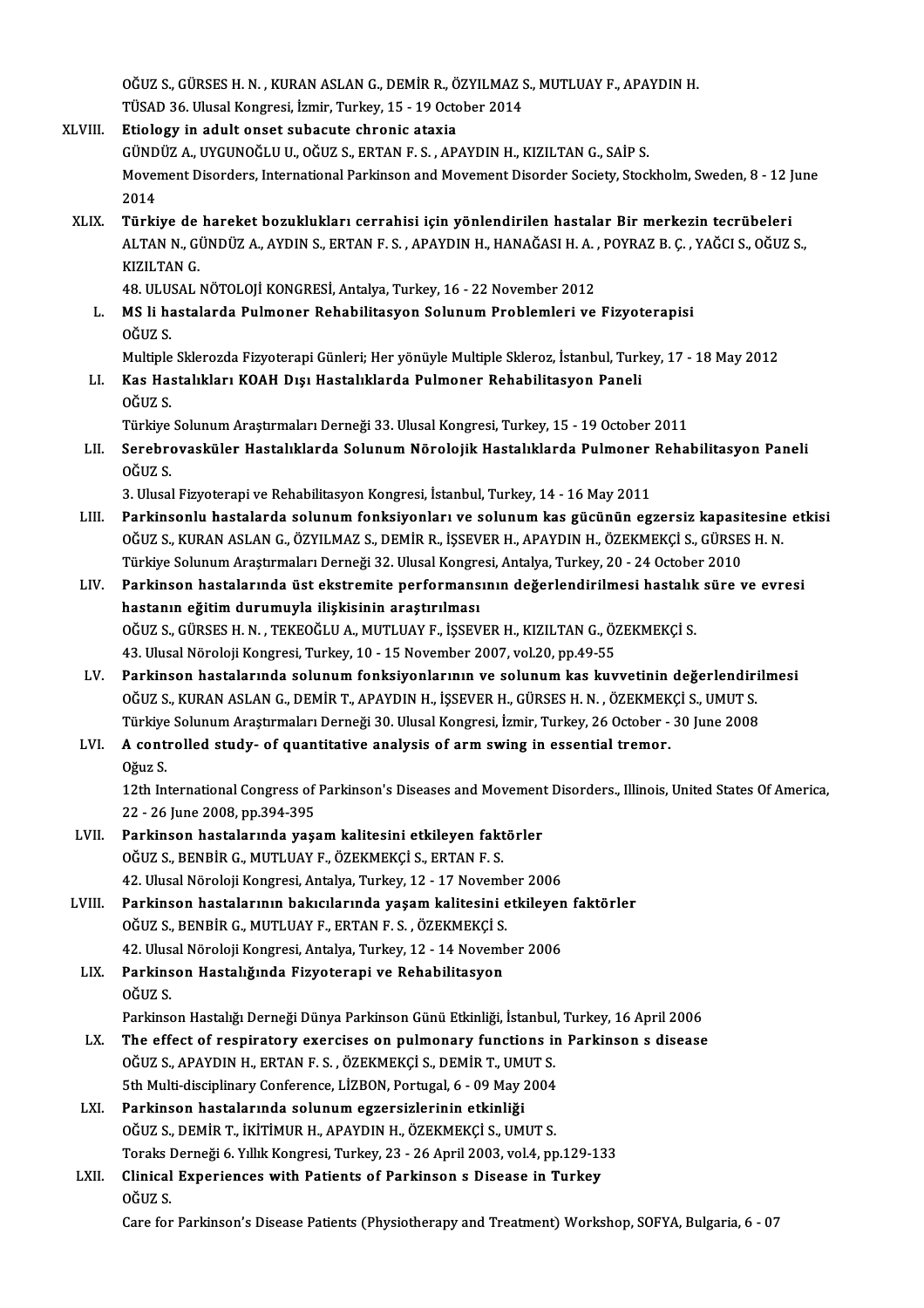September 2003

- September 2003<br>LXIII. Parkinson hastalığında yapılacak egzersizler<br>QČUZ S Septem<mark>b</mark><br>Parkins<br>OĞUZ S. OĞUZ S.<br>Parkinson Hastalığı Hemşireliği Kursu, İstanbul, Turkey, 7 - 08 December 2000
- LXIV. Parkinson hastalığı tedavisinde fizyoterapinin önemi Parkinson Hastalığı Hemşireliği Kursu, İstanbul, Turkey, 7 - 08 I<br>Parkinson hastalığı tedavisinde fizyoterapinin önemi<br>OĞUZ S., BİLİCİLER Ş., APAYDIN H., ERTAN F. S. , ÖZEKMEKÇİ S.<br>Türk Nöroleji Dergisi, İstanbul Turkey, 2 Parkinson hastalığı tedavisinde fizyoterapinin önemi<br>OĞUZ S., BİLİCİLER Ş., APAYDIN H., ERTAN F. S. , ÖZEKMEKÇİ S.<br>Türk Nöroloji Dergisi, İstanbul, Turkey, 2 - 05 November 2000 Türk Nöroloji Dergisi, İstanbul, Turkey, 2 - 05 November 2000<br>Scientific Refereeing

Tıp Fakültesi Klinikleri Dergisi, Other Journals, May 2021 Journal of Health Sciences and Management (JOHESAM), Other Journals, October 2020 Tıp Fakültesi Klinikleri Dergisi, Other Journals, May 2021<br>Journal of Health Sciences and Management (JOHESAM), Other Journals, October 2020<br>SAĞLIK BİLİMLERİ VE MESLEKLERİ DERGİSİ /JOURNAL OF HEALTH SCİENCES AND PROFESSİON Journal of Health Sciences and M<br>SAĞLIK BİLİMLERİ VE MESLEKLI<br>Refreed Journal, February 2019<br>SAĞLIK BİLİMLERİ VE MESLEKLI SAĞLIK BİLİMLERİ VE MESLEKLERİ DERGİSİ /JOURNAL OF HEALTH SCİENCES AND PROFESSİONS, National Scientific<br>Refreed Journal, February 2019<br>SAĞLIK BİLİMLERİ VE MESLEKLERİ DERGİSİ /JOURNAL OF HEALTH SCİENCES AND PROFESSİONS, Nat Refreed Journal, February 2019<br>SAĞLIK BİLİMLERİ VE MESLEKLERİ DERGİSİ /JOURNAL OF HEALTH SCİENCES AND PROFESSİONS, National Scientific<br>Refreed Journal, June 2015

### **Tasks In Event Organizations**

Tasks In Event Organizations<br>Oğuz S., Demirbüken İ., Ayberk B., Akgün İ., Erdoğan R. U. , Karabacak N., Polat M. G. , Nöroplastisiteye Multidisipliner<br>Rakıs Scientifis Congress, İstanbul, Turkey, Nisan 2019 1 doku 111 di olfe ol gammatısınd<br>Oğuz S., Demirbüken İ., Ayberk B., Akgün İ., Erdoğan R. I<br>Bakış, Scientific Congress, İstanbul, Turkey, Nisan 2019 Bakış, Scientific Congress, İstanbul, Turkey, Nisan 2019<br>Citations

Total Citations (WOS):16 h-index (WOS):2

### Invited Talks

**Invited Talks**<br>1. İstanbul PArkinson Okulu/ Parkinson HAstalığında Fizyoterapi Uygulamaları, Conference, Sağlık Bilimleri Üniversitesi,<br>Turkey, Desember 2021 moreca Tame<br>1. İstanbul PArkinson Ok<br>Turkey, December 2021<br>Nöronlastisite ve aerebil 1. İstanbul PArkinson Okulu/ Parkinson HAstalığında Fizyoterapi Uygulamaları, Conference, Sağlık Bilimleri<br>Turkey, December 2021<br>Nöroplastisite ve aerobik egzersiz eğitimi, Seminar, Bezmiâlem Vakıf Üniversitesi, Turkey, No

Turkey, December 2021<br>Nöroplastisite ve aerobik egzersiz eğitimi, Seminar, Bezmiâlem Vakıf Üniversitesi, Turkey, November 2021<br>Nöroplastisiteye Multidisipliner Bakış / Nöroplastisitede Egzesiz Yaklaşımları, Conference, Mar Nöroplastisite ve aerobik egzersiz eğitimi, Seminar, Bezmiâlem Vakıf Üniversitesi, Turkey, November 2021<br>Nöroplastisiteye Multidisipliner Bakış / Nöroplastisitede Egzesiz Yaklaşımları, Conference, Marmara Ünive<br>April 2019

Nöroplastisiteye Multidisipliner Bakış / Nöroplastisitede Egzesiz Yaklaşımları, Conference, Marmara Üniversitesi, Turkey<br>April 2019<br>Nörorehabilitasyon Sempozyumu / Parkinson hastalarında rehabilitasyon uygulamaları ve dual April 2019<br>Nörorehabilitasyon Sempozyumu / Parkin:<br>Nöroloji Derneği, Turkey, December 2018<br>Parkinsen bestaliğində əsrəbili əstənsit və Nörorehabilitasyon Sempozyumu / Parkinson hastalarında rehabilitasyon uygulamaları ve dual-task, Conferen<br>Nöroloji Derneği, Turkey, December 2018<br>Parkinson hastalığında aerobik egzersiz ve nöroprotektif etkisi, Seminar, Be

Nöroloji Derneği, Turkey, December 2018<br>Parkinson hastalığında aerobik egzersiz ve nöroprotektif etkisi, Seminar, Bezmiâlem Vakıf Üniversitesi, Turkey,<br>November 2018 Parkinson hastalığında aerobik egzersiz ve nöroprotektif etkisi, Seminar, Bezmiâlem Vakıf Üniversitesi, Turkey,<br>November 2018<br>Ön Çapraz Bağı Tartışıyoruz Fizyoterapi Sempozyumu / ÖÇB rekonstrüksiyonunda nöroplastisite, Con

November 2018<br>Ön Çapraz Bağı Tartışıyoruz Fizyoterapi Sempozyumu / ÖÇB rekonstrüksiyonunda<br>Spor Yaralanmaları Artroskopi ve Diz Cerrahisi Derneği, Turkey, November 2017<br>52. Ulugal Nöreleji Kongresi / Nörelejik bestalıklard Ön Çapraz Bağı Tartışıyoruz Fizyoterapi Sempozyumu / ÖÇB rekonstrüksiyonunda nöroplastisite, Conference, Türl<br>Spor Yaralanmaları Artroskopi ve Diz Cerrahisi Derneği, Turkey, November 2017<br>53. Ulusal Nöroloji Kongresi / Nör

Spor Yaralanmaları Artro<br>53. Ulusal Nöroloji Kongr<br>Turkey, November 2017<br>5. Nörolojik Firyotorani S 53. Ulusal Nöroloji Kongresi / Nörolojik hastalıklarda rehabilitasyon yaklaşımı, Conference, Türk Nöroloji Derneği,<br>Turkey, November 2017<br>5. Nörolojik Fizyoterapi Sempozyumu / Parkinson hastalığında aerobik egzersiz ve nör

Turkey, November 2017<br>5. Nörolojik Fizyoterapi Sempozyumu / Parkinson hastalığında aerobik egzersiz ve nöropre<br>Türkiye Fizyoterapiştler Derneği, Nörolojik Fizyoterapi Çalışma Grubu, Turkey, April 2017<br>TUSAD 33. Ulusel Kong

5. Nörolojik Fizyoterapi Sempozyumu / Parkinson hastalığında aerobik egzersiz ve nöroprotektif etkisi, Conference,<br>Türkiye Fizyoterapistler Derneği, Nörolojik Fizyoterapi Çalışma Grubu, Turkey, April 2017<br>TUSAD 33. Ulusal Türkiye Fizyoterapistler Derneği, Nörolojik Fizyoterapi<br>TUSAD 33. Ulusal Kongresi / KOAh dışı hastalıklarda pu<br>Solunum Araştırmaları Derneği, Turkey, October 2011<br><sup>2. Ulusal Fizyoterani ve Bohabilitasyon Kongresi / Sero</sup> TUSAD 33. Ulusal Kongresi / KOAh dışı hastalıklarda pulmoner rehabilitasyon: Kas hastalıkları, Conference, Türl<br>Solunum Araştırmaları Derneği, Turkey, October 2011<br>3. Ulusal Fizyoterapi ve Rehabilitasyon Kongresi / Serebro

Solunum Araştırmaları Derneği, Turkey, Oc<br>3. Ulusal Fizyoterapi ve Rehabilitasyon Kon<br>Fizyoterapistler Deneği, Turkey, April 2011